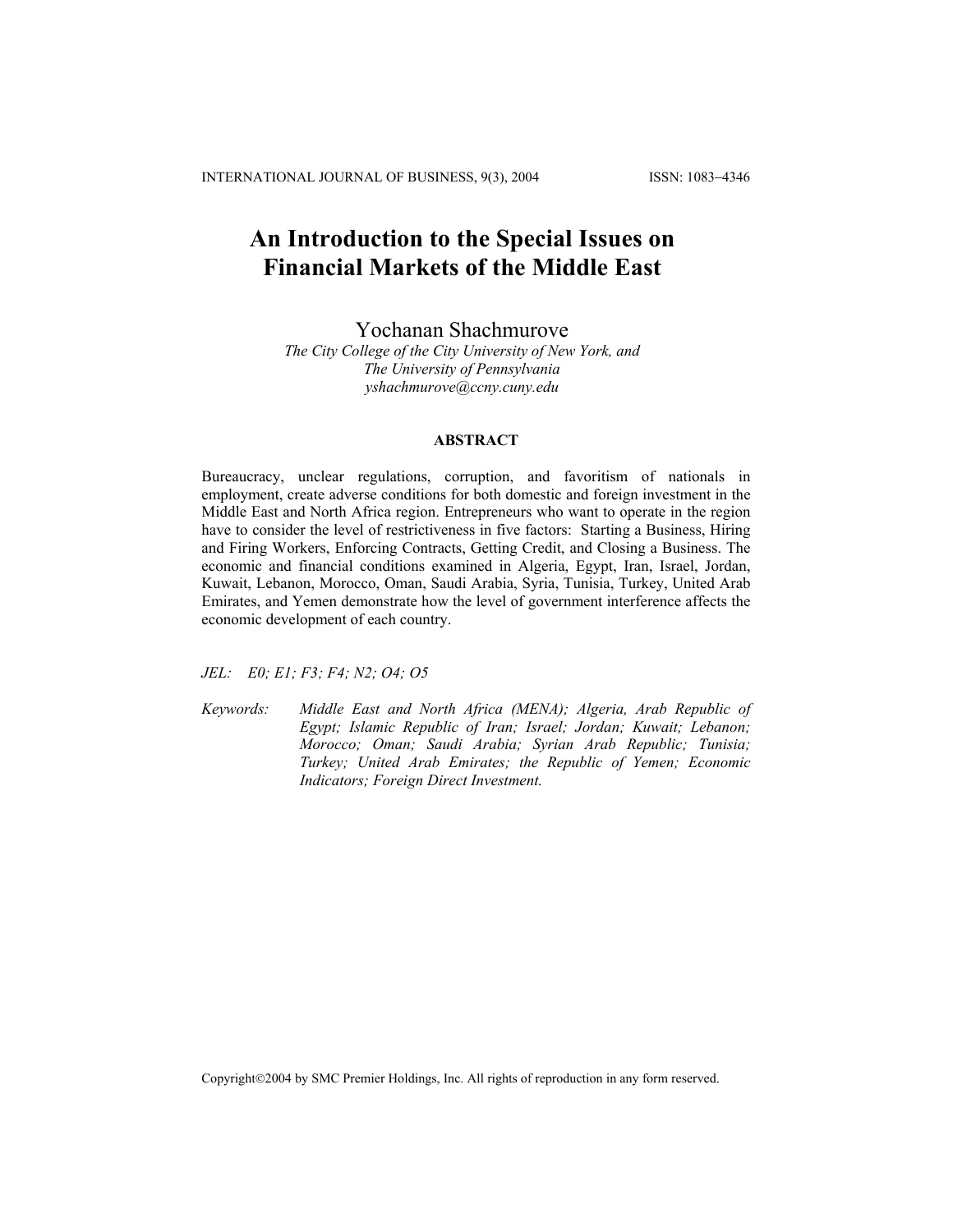## **I. INTRODUCTION**

The dominant worldwide trend towards globalization had induced the proliferation of global organizations such as the World Trade Organization (WTO), and the International Monetary Fund (IMF). There is an increased movement of more countries joining trade blocks.<sup>1</sup> These organizations were formed to aid countries in liberalizing international trade and finance. Dollar and Kraay (2000) discuss the benefits of increased international trade on economic growth, which then benefit the poor, improve infrastructure, transportation, and institutional quality. The positive spillovers affect fiscal policies, improve the performance of the export sector, increase competition for capital, goods, and services, and encourage both economic as well as political reforms. Thus, trade openness is not only beneficial but also necessary for countries to improve per capita income and reach the next stage of economic development.<sup>2</sup>

Some countries have taken full advantage of globalization, enjoying the wealth that it can bring while ensuring to minimize the downside risk. However, globalization has impacted different groups differently, forcing some to bear all the costs while others benefit. Nevertheless, on average free trade is widely believed to benefit the global economy and the standard of living. The critical questions is to identify what role the Middle East and North Africa (MENA) region play in the global community and the level of integration and development of its member countries.

The MENA region has been receiving extensive media coverage and public attention for various reasons. Many have recognized that most MENA countries have long abstained from the global trend of further globalization, modernization and political and economic liberalization. Some claim that the region is facing the reduction in oil wealth that can no longer act as a cushion or employ the huge population growth. In the beginning of 2004, President George Bush outlined the necessary steps to achieve greater development in the MENA region in his so called Greater Middle East Initiative. The document suggested methods to promote political freedom, equality for women, access to education, advancement to greater openness in the MENA region, creation of free trade zones in the region, new financing for small businesses and helping in overseeing elections (Brezinski, 2004). However, the Initiative received a negative reaction from Arab nations, especially as a result of the ongoing conflict in Iraq (Dinmore and Khalaf, 2004, Holland, 2004, IMF, 2004). Increased violence has caused international companies to scale back their investments in Iraq leaving the U.S. to carry most of the burden to rebuild the country in time for the transfer of sovereignty from the U.S.-led coalition to an interim Iraqi government by June 2004 (The Economist Intelligence Unit, 2004B).

The increased interest in the MENA economies is mainly due to the fact that the region has done poorly relative to any other region in the world. And the question is of course "why?" The next section, Section II tries to suggest a few answers by studying the economic indicators of the region and by comparing it to other more developed countries and regions. Next, Section III turns to a specific detailed presentation of the countries in the region and their economic and financial policies that hinder economic growth. Section IV introduces the papers presented in this special issue. Finally, Section V concludes.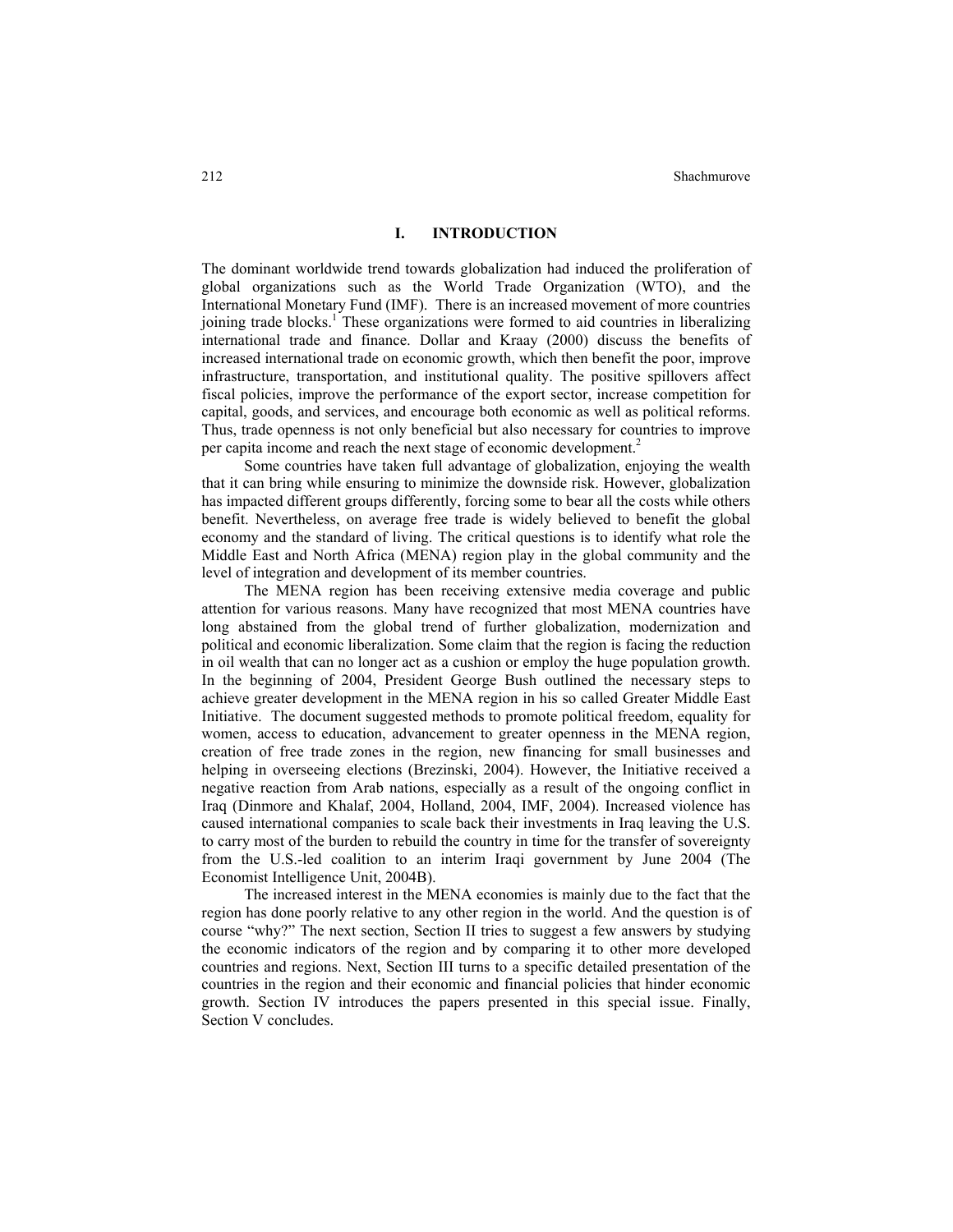# **II. ECONOMIC INDICATORS**

The private sector is central in promoting growth and expanding wealth opportunities in any country. It is generally believed to encourage investment, improve productivity, create jobs, and increase the standard of living. However, the MENA region will not be able to reach these objectives unless proper internal domestic reforms are implemented in the financial, regulatory, and legal environment. These include protection of property rights, access to credit, and efficient judicial, taxation, and customs systems. Entrepreneurial motivations and the development of the private sector are often influenced by factors such as the regulatory costs of business and regulations that enhance or constrain investment, productivity, and growth.

| ш<br>v |  |
|--------|--|
|        |  |

| Country              | <b>GNI</b> per<br>Capita (US\$) | <b>Informal Economy</b><br>(% GNI) | Population  |
|----------------------|---------------------------------|------------------------------------|-------------|
| Algeria              | 1,720                           | 34.1                               | 30,835,000  |
| Egypt, Arab Rep.     | 1,470                           | 35.1                               | 65,176,940  |
| Iran, Islamic Rep.   | 1,710                           | 18.9                               | 64,528,160  |
| Israel               | 16,510                          | 21.9                               | 6,362,950   |
| Jordan               | 1,760                           | 19.4                               | 5,030,800   |
| Kuwait               | $\ddotsc$                       | $\ddot{\phantom{0}}$               | 2,044,270   |
| Lebanon              | 3,990                           | 34.1                               | 4,384,680   |
| Morocco              | 1,190                           | 36.4                               | 29,170,000  |
| Oman                 | 7,720                           | $\ddotsc$                          | 2,478,000   |
| Saudi Arabia         | 7,065                           | 18.4                               | 21,408,470  |
| Syrian Arab Republic | 1,130                           | 19.3                               | 16,593,210  |
| Tunisia              | 2,000                           | 38.4                               | 9,673,600   |
| Turkey               | 2,500                           | 32.1                               | 68,529,000  |
| United Arab Emirates | 20,217                          | 26.4                               | 2,976,290   |
| Yemen, Rep.          | 490                             | 27.4                               | 18,045,750  |
| France               | 22,010                          | 15.3                               | 59,190,600  |
| Germany              | 22,670                          | 16.3                               | 82,333,000  |
| Japan                | 33,550                          | 11.3                               | 127,034,880 |
| United Kingdom       | 25,250                          | 12.6                               | 58,800,000  |
| <b>United States</b> | 35,060                          | 8.8                                | 285,318,016 |

Source: The World Bank Group (2003)

Table 1 outlines some characteristics for each of the economies, including Gross National Income per capita, the size of the informal economy as a percentage of the Gross National Income and the size of the population. For comparative benchmarks, the averages of more developed countries such as France, Germany, Japan, UK, and the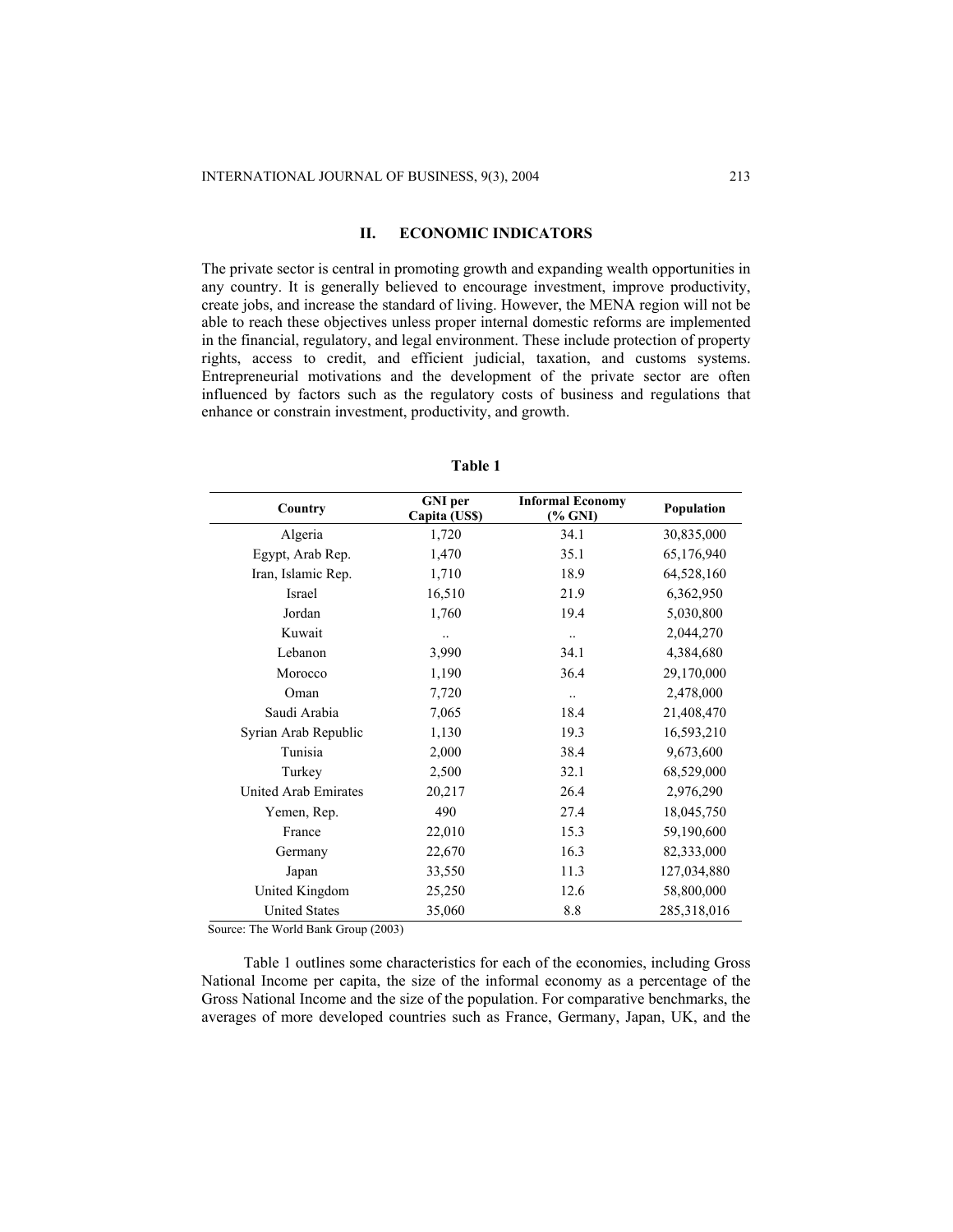U.S., as well as Europe and Central Asia, MENA, and OECD regions are included. The fifteen MENA countries analyzed in this paper are Algeria, Arab Republic of Egypt, Islamic Republic of Iran, Israel, Jordan, Kuwait, Lebanon, Morocco, Oman, Saudi Arabia, Syrian Arab Republic, Tunisia, Turkey, United Arab Emirates, and the Republic of Yemen.

Tables 2-6 examine five indicators that play a significant role in the investment decision of an entrepreneur for the MENA countries, as well as France, Germany, Japan, the United Kingdom, and the Unites States. The five factors include: Starting a Business, Hiring and Firing Workers, Enforcing Contracts, Getting Credit, and Closing a Business (The World Bank Group, 2003).

The following subsections detail the importance of the five indicators and present comparative figures for the MENA countries.

#### **A. Starting a Business**

The regulations for creating new businesses differ significantly across various countries. In order to incorporate and register a new business, an entrepreneur has to comply with legal procedures. While some economies facilitate the process of new business entry with a straightforward and affordable process, others have lengthy, tedious and highly bureaucratic procedures that induce bribery of officials to smooth the process. Depending on these costs, entrepreneurs might try to run their business informally. These inefficiencies of heavier regulation are often associated with corruption and a larger unofficial economy (Djankov, 2001). Countries with more interventionist and less democratic governments limit the creation of new businesses and control the level of economic development more heavily than countries with more democratic and limited governments. Public choice theory predicts that most regulations exist for the benefit (and bribery) of politicians and bureaucrats (McChesney, 1987).

In order to legally operate businesses, the entrepreneur has to go through a number of obligatory procedures. These include (1) obtaining the necessary permits and licenses, and (2) completing all of the required inscriptions, verifications and notifications that enable the company to start its operation. Table 2 shows the highest number of procedures that a new business has to undergo is found in Algeria (18), followed by Jordan (14) and Saudi Arabia (14), with a total length of time of 29, 98, and 95 days respectively. With 98 days, Jordan actually has the most number of days necessary to complete the procedure followed by Yemen with 96. In comparison, the average for the MENA region is 11 numbers of procedures, lasting 50 days, while that for the OECD countries is 7, lasting 30 days.

The costs associated with starting-up a business are found in the text of the Company Law, the Commercial Code, or specific regulations. The minimum capital requirement is generally specified in the Commercial Code or the Company Law, dictating the amount that the entrepreneur needs to deposit in a bank account in order to obtain a business registration number. Republic of Yemen has the greatest cost as a percentage of GNI per capita, 264.1 percent, compared to the regions average of 54.5 percent. The minimum capital requirement is actually the highest in the Syrian Arab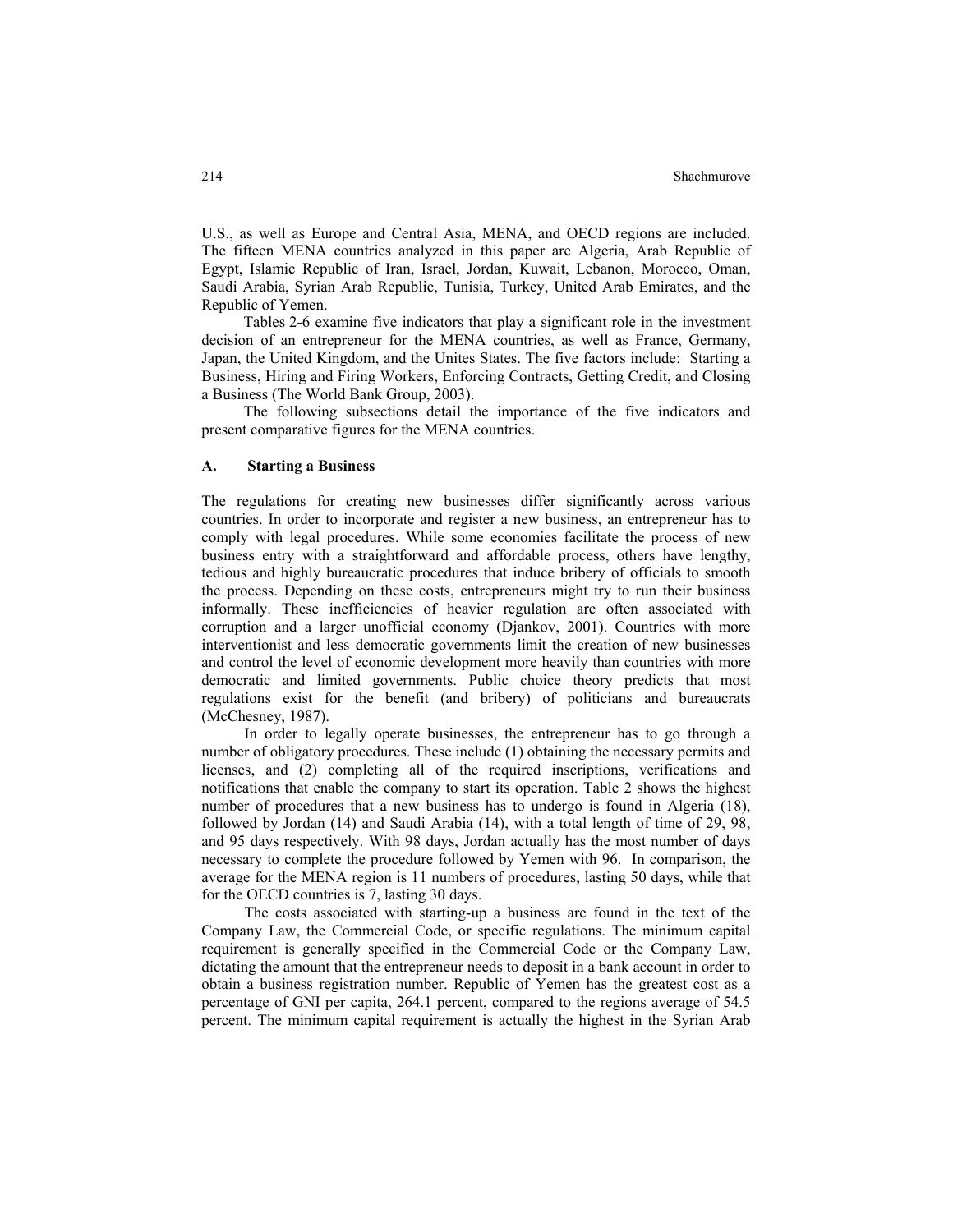Republic as a percentage of GNI per capita, 5,627.2 percent, compared to the region's average of 1,104.3 percent.

| Country                     | $#$ of<br><b>Procedures</b> | <b>Duration</b><br>(days) | Cost (% GNI<br>per capita) | Min. capital (%<br>of GNI per<br>capita) |  |
|-----------------------------|-----------------------------|---------------------------|----------------------------|------------------------------------------|--|
| Algeria                     | 18                          | 29                        | 31.9                       | 73                                       |  |
| Egypt, Arab Rep.            | 13                          | 43                        | 61.2                       | 788.6                                    |  |
| Iran, Islamic Rep.          | 9                           | 48                        | 6.6                        | 7.4                                      |  |
| Israel                      | 5                           | 34                        | 5                          | $\mathbf{0}$                             |  |
| Jordan                      | 14                          | 98                        | 50.1                       | 2,404.20                                 |  |
| Kuwait                      | 12                          | 33                        | 1.8                        | 910.6                                    |  |
| Lebanon                     | 6                           | 46                        | 129.9                      | 83.1                                     |  |
| Morocco                     | 11                          | 36                        | 19.1                       | 762.5                                    |  |
| Oman                        | 9                           | 34                        | 5.3                        | 720.9                                    |  |
| Saudi Arabia                | 14                          | 95                        | 130.5                      | 1,610.50                                 |  |
| Syrian Arab Republic        | 10                          | 42                        | 16.7                       | 5,627.20                                 |  |
| Tunisia                     | 10                          | 46                        | 16.4                       | 351.7                                    |  |
| Turkey                      | 13                          | 38                        | 37.1                       | 13.2                                     |  |
| <b>United Arab Emirates</b> | 10                          | 29                        | 24.5                       | 404                                      |  |
| Yemen, Rep.                 | 13                          | 96                        | 264.1                      | 1,716.90                                 |  |
| France                      | 10                          | 53                        | 3                          | 32.1                                     |  |
| Germany                     | 9                           | 45                        | 5.9                        | 103.8                                    |  |
| Japan                       | 11                          | 31                        | 10.5                       | 71.3                                     |  |
| United Kingdom              | 6                           | 18                        | 1                          | $\mathbf{0}$                             |  |
| <b>United States</b>        | 5                           | $\overline{4}$            | 0.6                        | $\mathbf{0}$                             |  |
| Europe & Central Asia       | 10                          | 48                        | 21.7                       | 123.9                                    |  |
| Middle East & North Africa  | 11                          | 50                        | 54.5                       | 1104.3                                   |  |
| OECD: High income           | 7                           | 30                        | 10.2                       | 61.2                                     |  |

**Table 2**: Starting a Business

Source: The World Bank Group (2003)

# **B. Hiring and Firing Workers**

A complex system of laws and institutions exists to protect the interests of workers and to guarantee a minimum standard of living in each country. Botero, Djankov, La Porta, Lopez-de-Silanes, Shleifer (2003), study these regulatory bodies and find that poor countries regulate labor markets more than rich countries do, thus having adverse effects on unemployment, labor force participation, and economic activity remaining official. Taking these factors into consideration, the procedures and regulations of hiring and firing workers can have a significant impact on a country's economy. Table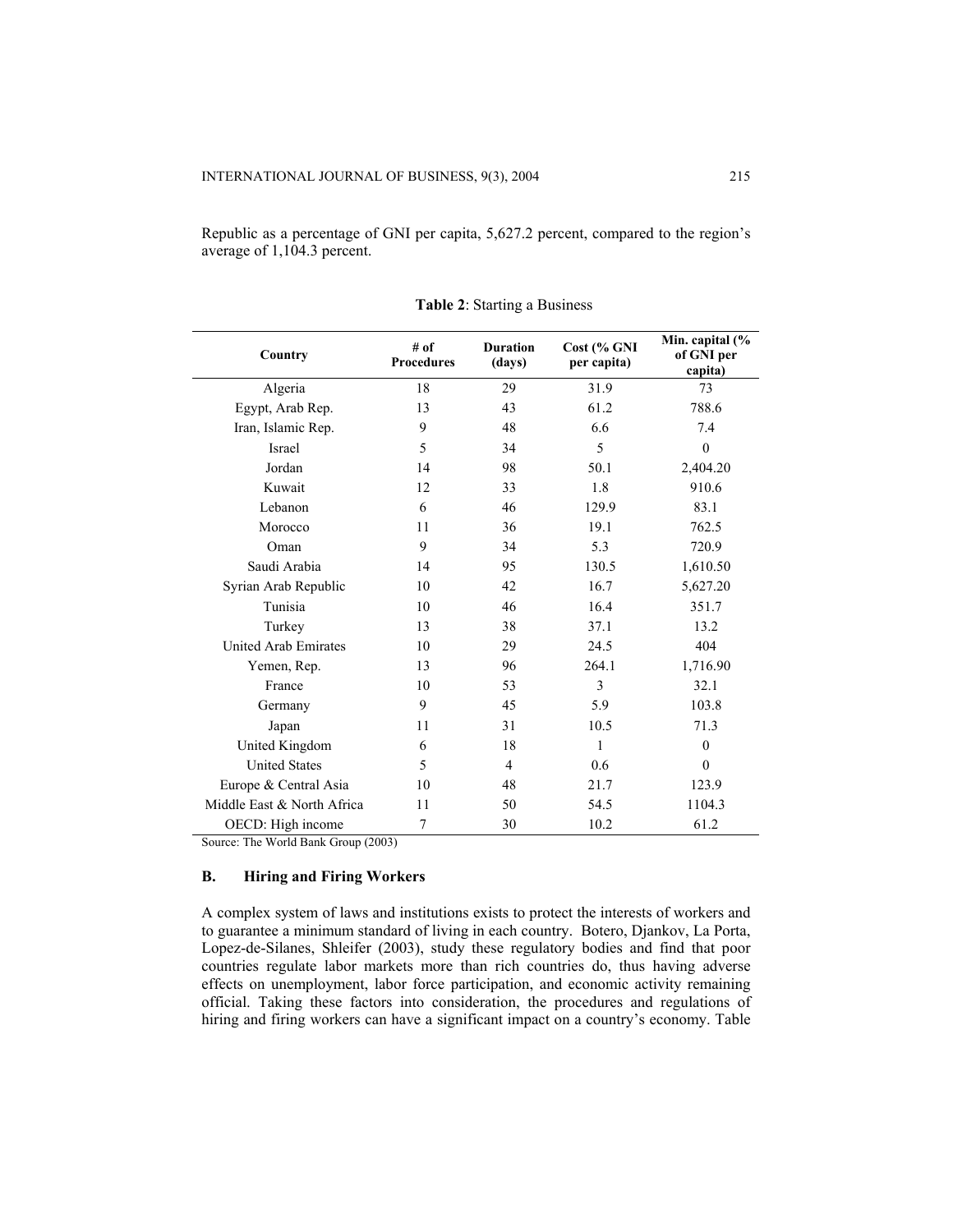3 presents the four indices of hiring and firing workers. Each index contains values between 0 and 100, where higher values indicate more rigid regulation. These indices are: (1) the flexibility of hiring index includes the availability of contracts for part-time and fixed-term; (2) conditions of employment include working time requirements, such as mandatory minimum daily rest, maximum number of hours in a normal workweek, premium for overtime work, restrictions on weekly holiday, mandatory payment for nonworking days, and minimum wage legislation; (3) flexibility of firing covers workers' legal protections against dismissal, including grounds for dismissal, procedures for dismissal, notice period, and severance payment, and (4) the index of employment regulation is a simple average of the previous 3 indices.

| Country               | Flexibility<br>of Hiring<br><b>Index</b> | <b>Conditions of Flexibility</b><br>Employment<br><b>Index</b> | of Firing<br><b>Index</b> | Employment<br><b>Laws Index</b> |
|-----------------------|------------------------------------------|----------------------------------------------------------------|---------------------------|---------------------------------|
| Algeria               | 58                                       | 60                                                             | 19                        | 46                              |
| Egypt                 | 33                                       | 83                                                             | 61                        | 59                              |
| Iran                  | 33                                       | 77                                                             | 47                        | 52                              |
| Israel                | 33                                       | 64                                                             | 16                        | 38                              |
| Jordan                | 33                                       | 82                                                             | 64                        | 60                              |
| Kuwait                | 33                                       | 40                                                             | 50                        | 41                              |
| Lebanon               | 53                                       | 50                                                             | 35                        | 46                              |
| Morocco               | 56                                       | 63                                                             | 33                        | 51                              |
| Oman                  | 58                                       | 78                                                             | 25                        | 54                              |
| Saudi Arabia          | 33                                       | 58                                                             | 16                        | 36                              |
| Syria                 | 33                                       | 79                                                             | 22                        | 45                              |
| Tunisia               | 73                                       | 53                                                             | 44                        | 57                              |
| Turkey                | 58                                       | 91                                                             | 17                        | 55                              |
| <b>UAE</b>            | 33                                       | 66                                                             | 37                        | 45                              |
| Yemen                 | 33                                       | 66                                                             | 28                        | 43                              |
| France                | 63                                       | 61                                                             | 26                        | 50                              |
| Germany               | 63                                       | 46                                                             | 45                        | 51                              |
| Japan                 | 39                                       | 64                                                             | 9                         | 37                              |
| UK                    | 33                                       | 42                                                             | 9                         | 28                              |
| <b>US</b>             | 33                                       | 29                                                             | 5                         | 22                              |
| Europe & Central Asia | 51                                       | 82                                                             | 39                        | 57                              |
| <b>MENA</b>           | 42                                       | 65                                                             | 35                        | 48                              |
| OECD: High income     | 49                                       | 58                                                             | 28                        | 45                              |

**Table 3**: Hiring and firing workers

The most rigid regulations for hiring are found in Tunisia with a rating of 73, as compared to the average of the MENA region of 42. Turkey has the strictest conditions of employment and Jordan has the most rigid flexibility in firing. Comparatively, the region's average is 65 and 35, respectively. Overall, Jordan scores the highest (60) for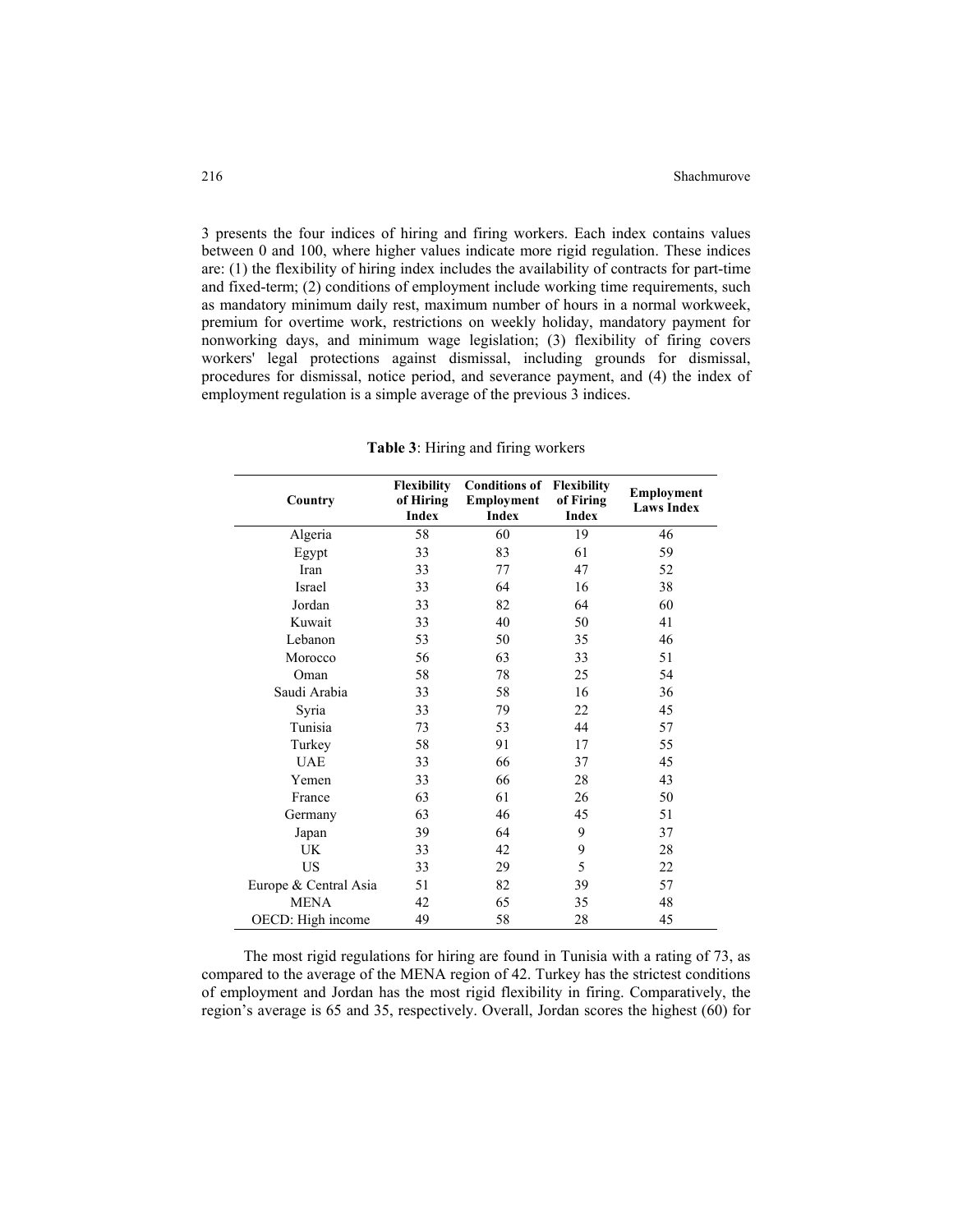having the most severe employment laws, as compared to the regions average of 48 and the OECD score of 45.

## **C. Enforcing Contracts**

Investment, trade, and ultimately economic growth are highly dependent on the security of property and the enforcement of contracts. Inefficient regulations of contractual enforcement induce informal relationships based on family ties or previous transactions. A system of courts is responsible for enforcing contracts between debtors and creditors, suppliers and customers. However, in many countries the courts are slow, inefficient, and even corrupt. The performance of courts that is determined by how the law regulates their operations, or procedural formalism, was found to be lower in the richer countries (Djankov, La Porta, Lopez-de-Silanes, and Shleifer, 2003). Significant inefficiencies are also implied in their findings of the expected duration of dispute resolution, which is often extraordinarily high. This suggests that courts may not be an attractive venue for resolving disputes. These inefficiencies may impede the courts from properly protecting property and contracts, leading to alternative strategies, including private dispute resolution.

| Country               | # of              | <b>Duration</b> | Cost (% GNI | Procedural              |
|-----------------------|-------------------|-----------------|-------------|-------------------------|
|                       | <b>Procedures</b> | (days)          | per capita) | <b>Complexity Index</b> |
| Algeria               | 20                | 387             | 12.6        | 72.2                    |
| Egypt                 | 19                | 202             | 30.7        | 50                      |
| Iran                  | 23                | 150             | 5.8         | 67.4                    |
| Israel                | 19                | 315             | 34.1        | 50.7                    |
| Jordan                | 32                | 147             | 0.3         | 48.6                    |
| Kuwait                | 17                | 195             | 4.4         | 76                      |
| Lebanon               | 27                | 721             | 54.3        | 67.4                    |
| Morocco               | 17                | 192             | 9.1         | 69.4                    |
| Oman                  | 17                | 250             | 4.8         | 51                      |
| Saudi Arabia          | 19                | 195             |             | 50                      |
| Syria                 | 36                | 596             | 31.3        | 69.4                    |
| Tunisia               | 14                | $\overline{7}$  | 4.1         | 59.7                    |
| Turkey                | 18                | 105             | 5.4         | 38.2                    |
| <b>UAE</b>            | 27                | 559             | 10.6        | 55.6                    |
| Yemen                 | 27                | 240             | 0.5         | 59.7                    |
| France                | 21                | 210             | 3.8         | 79.2                    |
| Germany               | 22                | 154             | 6           | 61.1                    |
| Japan                 | 16                | 60              | 6.4         | 39.2                    |
| UK                    | 12                | 101             | 0.5         | 36.2                    |
| <b>US</b>             | 17                | 365             | 0.4         | 45.8                    |
| Europe & Central Asia | 25                | 344             | 27.9        | 56                      |
| <b>MENA</b>           | 22                | 297             | 15.6        | 61                      |
| OECD: High income     | 17                | 233             | 7.1         | 49                      |

**Table 4**: Enforcing Contracts

Source: The World Bank Group (2003)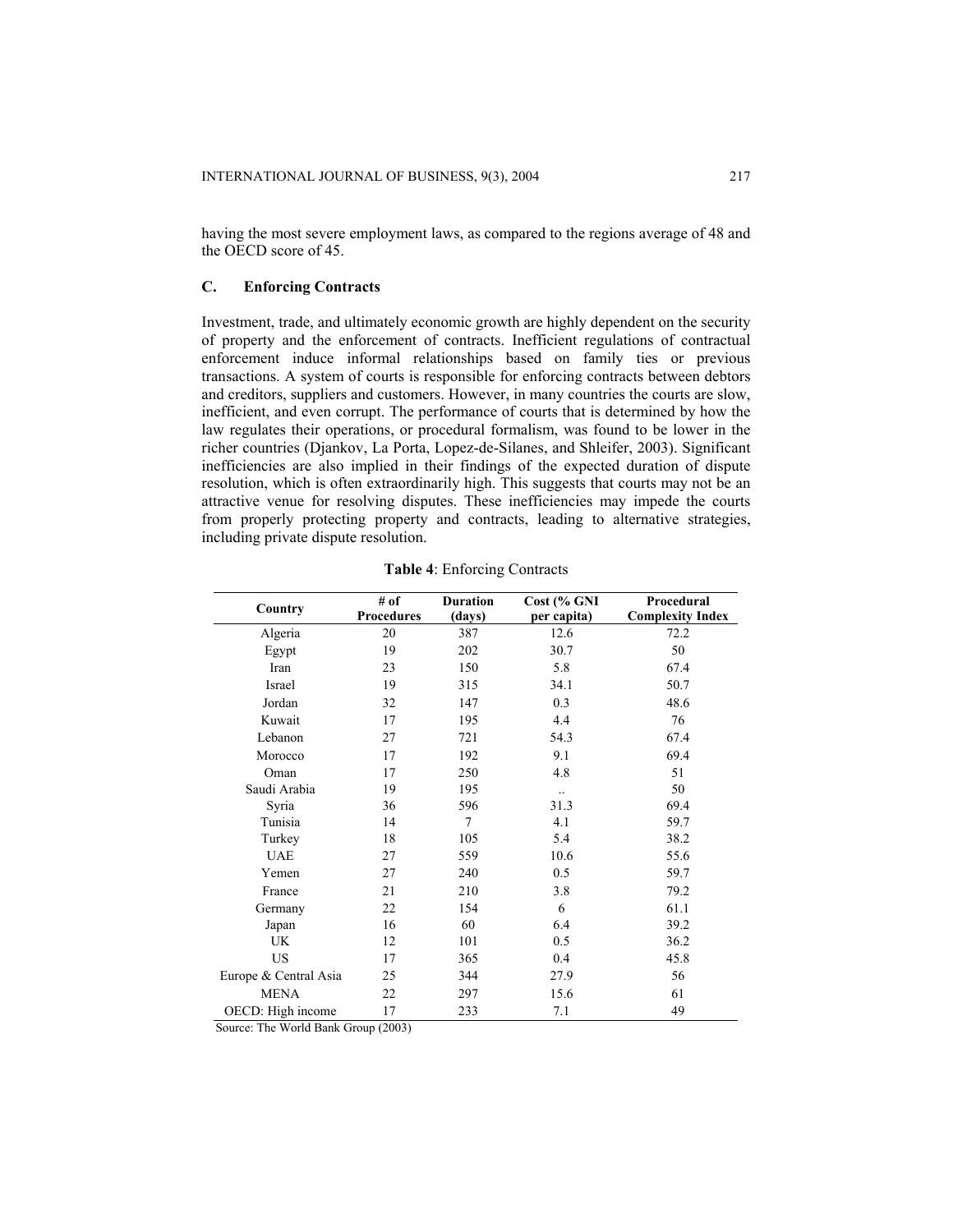Table 4 includes four indicators that examine the differences in the efficiency of contract enforcement. (1) The number of procedures counted from the moment the plaintiff files the lawsuit in court until the moment of actual payment, (2) the associated time in calendar days, (3) the associated cost, including court fees, attorney fees, and other payments to professionals, and (4) an overall index of procedural complexity in commercial dispute resolution, ranging from 0 to 100, with higher values indicating greater procedural complexity in contract enforcement. The Syrian Arab Republic has the most number of procedures (36), followed by Jordan (with 32), which continues for 596 and 147 days, respectively. Nevertheless, the longest duration of dispute resolution is found in Lebanon, whose 27 procedures take 721 days. In comparison, the average for the MENA region is 22 procedures lasting 297 days, while that for the OECD countries is only 17 procedures continuing 233 days. Again Lebanon is at the top of the list for the associated cost which makes up 54.3 percent of its GNI per capita, which is high in comparison to the 15.6 percent for the region's average. Finally, Kuwait has the highest rating for procedural complexity in MENA with a score of 76, in comparison to the region's average score of 61.

#### **D. Getting Credit**

Obtaining credit for business operations may be one of the greatest barriers to a firm looking to continue its growth, or it may even leads to cessation of its existence. Credit registries, or institutions that gather and disseminate information on credit histories, act as facilitators for creditors to assess risk and entrepreneurs to attain capital. Thus, credit registries enable the dissemination of credit so that entrepreneurs can rely on external credit rather than personal relations. If a bank lacks the information needed to screen credit applications and to monitor borrowers, it faces "adverse selection" or "moral hazard" problems in its lending activities leading to an inefficient allocation of credit. The efficiency of information exchange between lenders depends on the type of information shared and the design of the sharing mechanism. Thus, instituting a policy that would mandate the sharing of information, such as done in a public credit register, can stimulate competition, enhance the stability of the banking system, and attain efficiency (Jappelli and Pagano, 2000). On a microeconomic level, Galindo and Miller (2001) find that better developed credit registries benefit a country by reducing financial restrictions or more specifically reducing the sensitivity of a firm's investment decision to capital availability.

Table 5 details the factors affecting the ease to market credit.<sup>3</sup> The following factors are taken into account to evaluate the efficiency of credit markets: coverage of the market, scope of information collected, scope of information distributed, accessibility of the data available, quality of information available, legal framework for information sharing and quality of data. On the basis of the Extensiveness-of-Public-Credit-Registries Index, which averages the collection, distribution, access, and quality indices, Egypt and Tunisia received the highest ratings in the MENA region (48 out of 100). Higher ratings signify broader rules that are designed to facilitate credit transactions. In comparison, the MENA region averaged a rating of 43. The Creditor Rights Index measures the effective regulations that give rights to creditors on collateral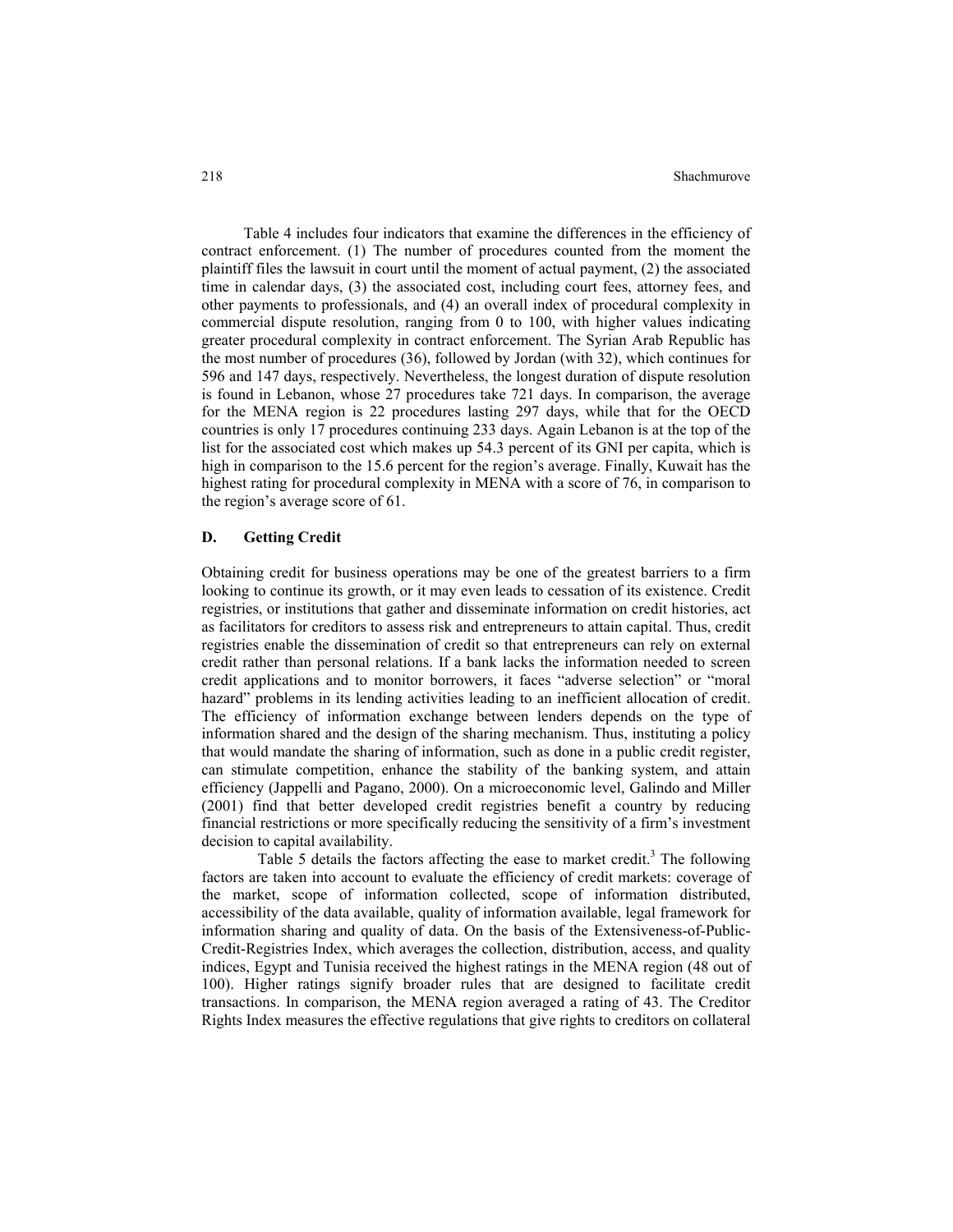in cases of insolvency. Lebanon has the highest rating of 4, indicating strong creditor rights in the country, as compared to the MENA region's rating of 1.

| Country                    | <b>Public</b><br><b>Credit</b><br><b>Registry</b><br>(PCR)<br><b>Operates?</b> | <b>Year Public</b><br><b>Credit</b><br><b>Registry</b><br><b>Established</b> | <b>PCR</b><br>Coverage<br>(borrowers<br>per 1000<br>capita) | <b>PCR</b><br><b>Index</b> | Private<br><b>Credit</b><br><b>Bureau</b><br>(PCB)<br><b>Operates?</b> | Private bureau<br>coverage<br>(borrowers per<br>1000 capita) | <b>Creditor</b><br><b>Rights</b><br><b>Index</b> |
|----------------------------|--------------------------------------------------------------------------------|------------------------------------------------------------------------------|-------------------------------------------------------------|----------------------------|------------------------------------------------------------------------|--------------------------------------------------------------|--------------------------------------------------|
| Algeria                    | N <sub>0</sub>                                                                 |                                                                              | $\theta$                                                    | $\Omega$                   | N <sub>0</sub>                                                         | $\Omega$                                                     | 1                                                |
| Egypt                      | Yes                                                                            | 1957                                                                         | $\ddotsc$                                                   | 48                         | No                                                                     | $\theta$                                                     | 1                                                |
| Iran                       | Yes                                                                            | 1990                                                                         | $\ddotsc$                                                   | 45                         | N <sub>0</sub>                                                         | $\theta$                                                     | $\overline{c}$                                   |
| Israel                     | N <sub>0</sub>                                                                 | $\sim$                                                                       | $\theta$                                                    | $\mathbf{0}$               | Yes                                                                    | 47                                                           | 3                                                |
| Jordan                     | Yes                                                                            | 1966                                                                         | 19                                                          | 47                         | No                                                                     | $\mathbf{0}$                                                 | 1                                                |
| Kuwait                     | N <sub>o</sub>                                                                 | $\ddotsc$                                                                    | $\boldsymbol{0}$                                            | $\mathbf{0}$               | Yes                                                                    | 147                                                          | $\overline{2}$                                   |
| Lebanon                    | N <sub>0</sub>                                                                 | $\ddot{\phantom{a}}$                                                         | $\mathbf{0}$                                                | $\mathbf{0}$               | No                                                                     | $\mathbf{0}$                                                 | 4                                                |
| Morocco                    | Yes                                                                            | 1966                                                                         | $\ddotsc$                                                   | 33                         | N <sub>0</sub>                                                         | $\theta$                                                     | 1                                                |
| Oman                       | N <sub>o</sub>                                                                 | $\ddotsc$                                                                    | $\theta$                                                    | $\overline{0}$             | N <sub>0</sub>                                                         | $\mathbf{0}$                                                 | $\mathbf{0}$                                     |
| Saudi Arabia               | Yes                                                                            | 1985                                                                         | 0.3                                                         | 42                         | Yes                                                                    | $\ddotsc$                                                    | 2                                                |
| Syria                      | No                                                                             | $\ddotsc$                                                                    | $\boldsymbol{0}$                                            | $\overline{0}$             | No                                                                     | $\theta$                                                     | 3                                                |
| Tunisia                    | Yes                                                                            | 1958                                                                         | $\overline{4}$                                              | 48                         | N <sub>0</sub>                                                         | $\theta$                                                     | $\mathbf{0}$                                     |
| Turkey                     | Yes                                                                            | 1951                                                                         | $\overline{7}$                                              | 44                         | Yes                                                                    | 204                                                          | $\overline{c}$                                   |
| <b>UAE</b>                 | Yes                                                                            | 1982                                                                         | 12                                                          | 44                         | No                                                                     | $\overline{0}$                                               | $\overline{2}$                                   |
| Yemen                      | Yes                                                                            | 1975                                                                         | $\overline{7}$                                              | 38                         | N <sub>0</sub>                                                         | $\Omega$                                                     | $\theta$                                         |
| France                     | Yes                                                                            | 1946                                                                         | 12                                                          | 53                         | No                                                                     | $\overline{0}$                                               | $\mathbf{0}$                                     |
| Germany                    | Yes                                                                            | 1934                                                                         | 5                                                           | 44                         | Yes                                                                    | 693                                                          | 3                                                |
| Japan                      | No                                                                             | $\ddotsc$                                                                    | $\boldsymbol{0}$                                            | $\mathbf{0}$               | Yes                                                                    | 777                                                          | 2                                                |
| <b>UK</b>                  | N <sub>0</sub>                                                                 | $\ddot{\phantom{a}}$                                                         | $\mathbf{0}$                                                | $\overline{0}$             | Yes                                                                    | 652                                                          | $\overline{4}$                                   |
| <b>US</b>                  | N <sub>0</sub>                                                                 |                                                                              | $\mathbf{0}$                                                | $\mathbf{0}$               | Yes                                                                    | 810                                                          | 1                                                |
| Europe $&$<br>Central Asia |                                                                                |                                                                              | $\overline{c}$                                              | 49                         |                                                                        | 38.6                                                         | $\overline{2}$                                   |
| <b>MENA</b>                |                                                                                |                                                                              | 3.8                                                         | 43                         |                                                                        | 14.9                                                         | 1                                                |
| OECD: High<br>income       |                                                                                |                                                                              | 43.2                                                        | 58                         |                                                                        | 443.5                                                        | 1                                                |

**Table 5**: Getting Credit

Source: The World Bank Group (2003)

## **E. Closing a Business**

In times of insolvency, an efficient exit strategy plays an important role in business operations and credit procurement. The existing bankruptcy laws determine the efficiencies of the bankruptcy process and insolvency resolutions. With inefficient procedures, inept businesses continue to exist despite misallocation of assets and human capital. The inefficient judicial process can act against the interest of creditors in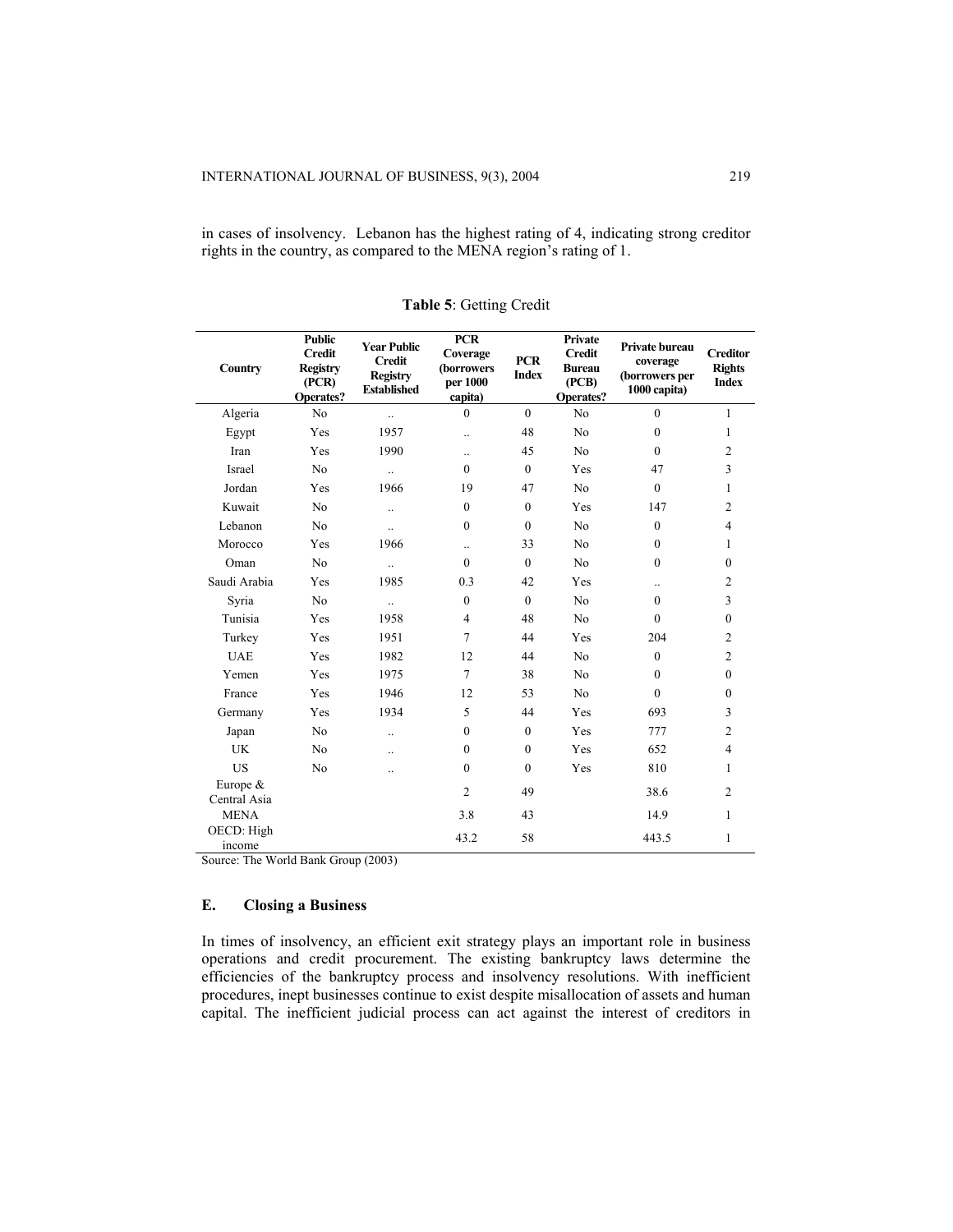instituting a formal insolvency resolution. It can lead creditors to abstain from using the formal bankruptcy procedures all together.

| Country               | Actual<br><b>Time</b> | <b>Actual</b><br>Cost $%$ Of | <b>Absolute</b><br><b>Priority</b> | <b>Efficient</b><br>Outcome | Goals-of-<br>Insolvency | Court-<br><b>Powers</b> |
|-----------------------|-----------------------|------------------------------|------------------------------------|-----------------------------|-------------------------|-------------------------|
|                       | (in years)            | estate)                      | <b>Preserved</b>                   | Achieved                    | <b>Index</b>            | <b>Index</b>            |
| Algeria               | 3.5                   | $\overline{4}$               | 33                                 | $\theta$                    | 45                      | 33                      |
| Egypt                 | 4.3                   | 18                           | 67                                 | $\theta$                    | 39                      | 67                      |
| Iran                  | 1.8                   | 8                            | 100                                | 1                           | 84                      | 67                      |
| Israel                | $\overline{4}$        | 38                           | 100                                | 1                           | 67                      | 67                      |
| Jordan                | 4.3                   | 8                            | 33                                 | $\theta$                    | 37                      | 33                      |
| Kuwait                | 4.2                   | 1                            | 67                                 | 1                           | 83                      | 67                      |
| Lebanon               | $\overline{4}$        | 18                           | 33                                 | $\theta$                    | 31                      | 67                      |
| Morocco               | 1.9                   | 18                           | 33                                 | $\theta$                    | 36                      | 100                     |
| Oman                  | 7                     | $\overline{4}$               | $\theta$                           | $\theta$                    | 29                      | 67                      |
| Saudi Arabia          | 3                     | 18                           | 100                                | $\theta$                    | 50                      | 33                      |
| Syria                 | 4.1                   | 8                            | 33                                 | $\Omega$                    | 37                      | 67                      |
| Tunisia               | 2.5                   | 8                            | 67                                 | $\theta$                    | 50                      | 67                      |
| Turkey                | 1.8                   | 8                            | 67                                 | $\Omega$                    | 51                      | 67                      |
| <b>UAE</b>            | 5                     | 38                           | 33                                 | $\theta$                    | 23                      | 33                      |
| Yemen                 | 2.4                   | $\overline{4}$               | 33                                 | $\theta$                    | 47                      | 33                      |
| France                | 2.4                   | 18                           | 67                                 | $\Omega$                    | 43                      | 100                     |
| Germany               | 1.2                   | 8                            | 100                                | $\theta$                    | 61                      | 33                      |
| Japan                 | 0.6                   | $\overline{4}$               | 100                                | 1                           | 93                      | 33                      |
| UK                    | 1                     | 8                            | 100                                | 1                           | 86                      | $\theta$                |
| <b>US</b>             | 3                     | $\overline{4}$               | 100                                | 1                           | 88                      | 33                      |
| Europe & Central Asia | 3.2                   | 15                           |                                    |                             | 51                      | 57                      |
| <b>MENA</b>           | 3.7                   | 13                           |                                    |                             | 47                      | 57                      |
| OECD: High income     | 1.8                   | 7                            |                                    |                             | 77                      | 36                      |

**Table 6**: Closing a Business

Source: The World Bank Group (2003)

Table 6 details the criteria for closing a business. $<sup>4</sup>$  The time measure estimates</sup> the average duration needed to complete the insolvency procedure. The cost estimate takes into account the bankruptcy process including court costs, insolvency practitioners' costs, the cost of independent agents, (i.e. assessors, lawyers, accountants, etc.), and excluding the costs of bribes. The Absolute Priority Preserved indicates whether secured creditors get paid first before other claims (100), second (67), or third (33). The rating of 1 in the Efficient Outcome indicates that the insolvency results in either foreclosure or liquidation. The Goals of Insolvency Index averages the previous four indices rescaled from 0 to 100 where a score of 100 would mean perfectly efficient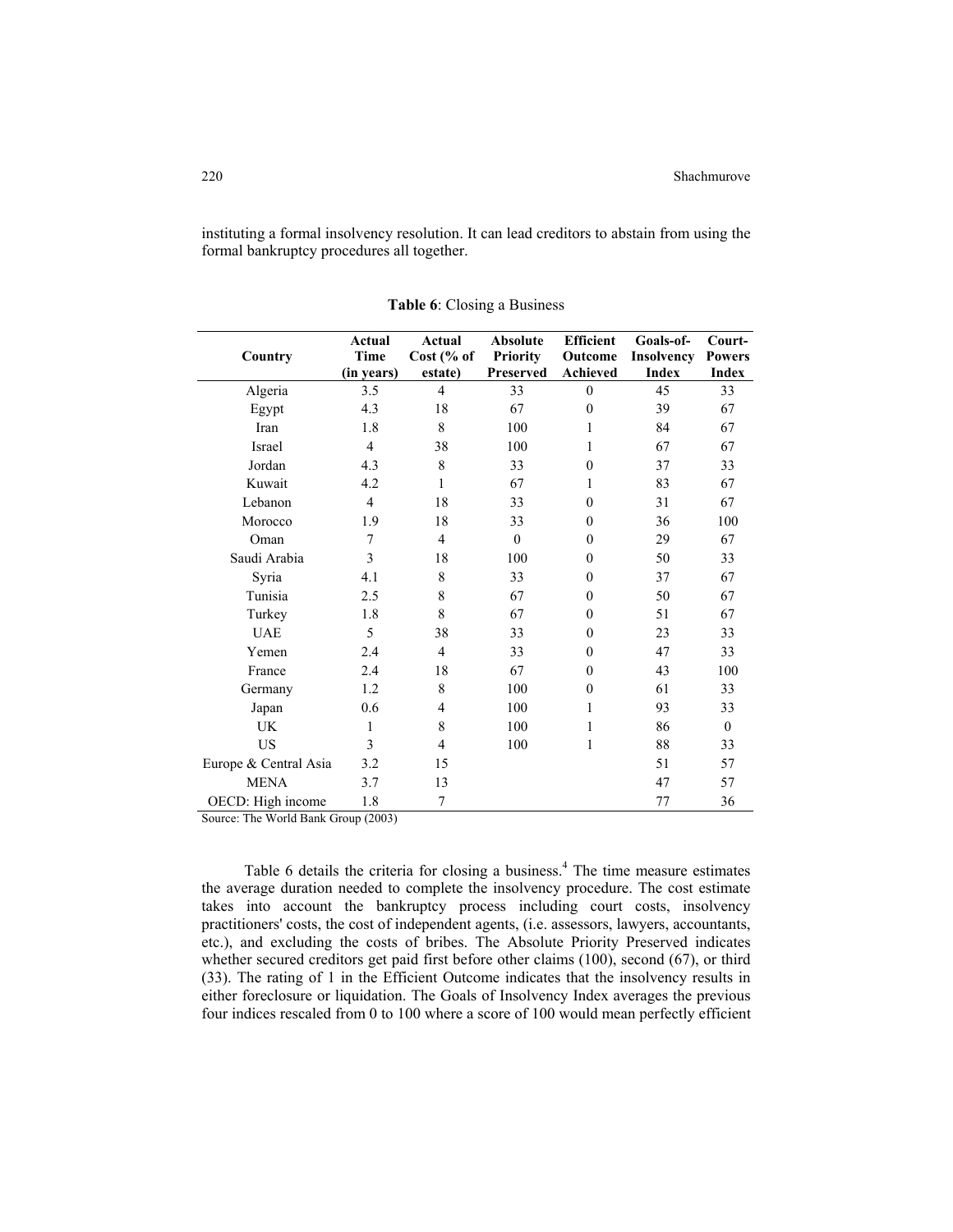and a score of 0 indicates the system does not function at all. In the MENA region, Iran has the highest score of 84 while UAE comes last with a score of 23. The average for the region is a score of 47. Finally, the Court-Powers Index averages three indicators of court procedures to indicate the degree to which the court drives the insolvency decisions. Higher values signify greater court involvement in the bankruptcy process.

To conclude this section, these factors clearly demonstrate why the development of the MENA financial markets and economies are stagnating.

# **III. COUNTRIES IN THE MENA REGION**

This section summarizes the current state of major economies found in the MENA region, which include Algeria, Arab Republic of Egypt, Islamic Republic of Iran, Israel, Jordan, Kuwait, Lebanon, Morocco, Oman, Saudi Arabia, Syrian Arab Republic, Tunisia, Turkey, United Arab Emirates, and the Republic of Yemen. To learn more about the financial markets of these countries please see last year's issue of the *International Journal of Business, Volume 8, Issue 3, 2003.* 

The following subsections introduce economic conditions in each of the 15 countries in the MENA region. Detailed information can be found in the *2004 Index of Economic Freedom* by Marc Miles, et al. *Index of Economic Freedom* has served as a model since 1995 by which diverse economies can be compared on a standard scale. The *Index of Economic Freedom* defines economic freedom as "the absence of government coercion or constraint on the production, distribution, or consumption of goods and services beyond the extent necessary for citizens to protect and maintain liberty itself." The following subsections will serve as a synopsis for each of the MENA countries.

The economic variables examined in the following summaries are divided into ten broad categories used in *Index of Economic Freedom*. These categories are: trade policy, fiscal burden of government, government intervention in the economy, monetary policy, capital flows and foreign investment, banking and finance, wages and prices, property rights, regulation, and informal market activity. Each factor is graded on a scale from 1 to 5 and then equally weighted to determine the average final score. The rating describes the economic freedom for the entire country, with a score of 1 or 2 having the freest economies while those with a 5 are most economically repressed. The scores are then used to rank the countries among the 161 total included in the study. Iraq was excluded from the study due to its current economic instability and political unrest. The countries are organized in alphabetical order.

## **A. Algeria** (Rank: 100/161, Score: 3.31, Category: Mostly Unfree)

Civil disorder has characterized Algeria for the past decade, where the lengthy civil war has cost more than 100,000 lives. Aside from the conflict with the Islamic Salvation Front, economic development has been hindered by many years of economic mismanagement, high unemployment, housing shortage, and lack of private business growth. Economic reform towards privatization has been practically nonexistent due to private interests in the current system found among military elite and labor unions. The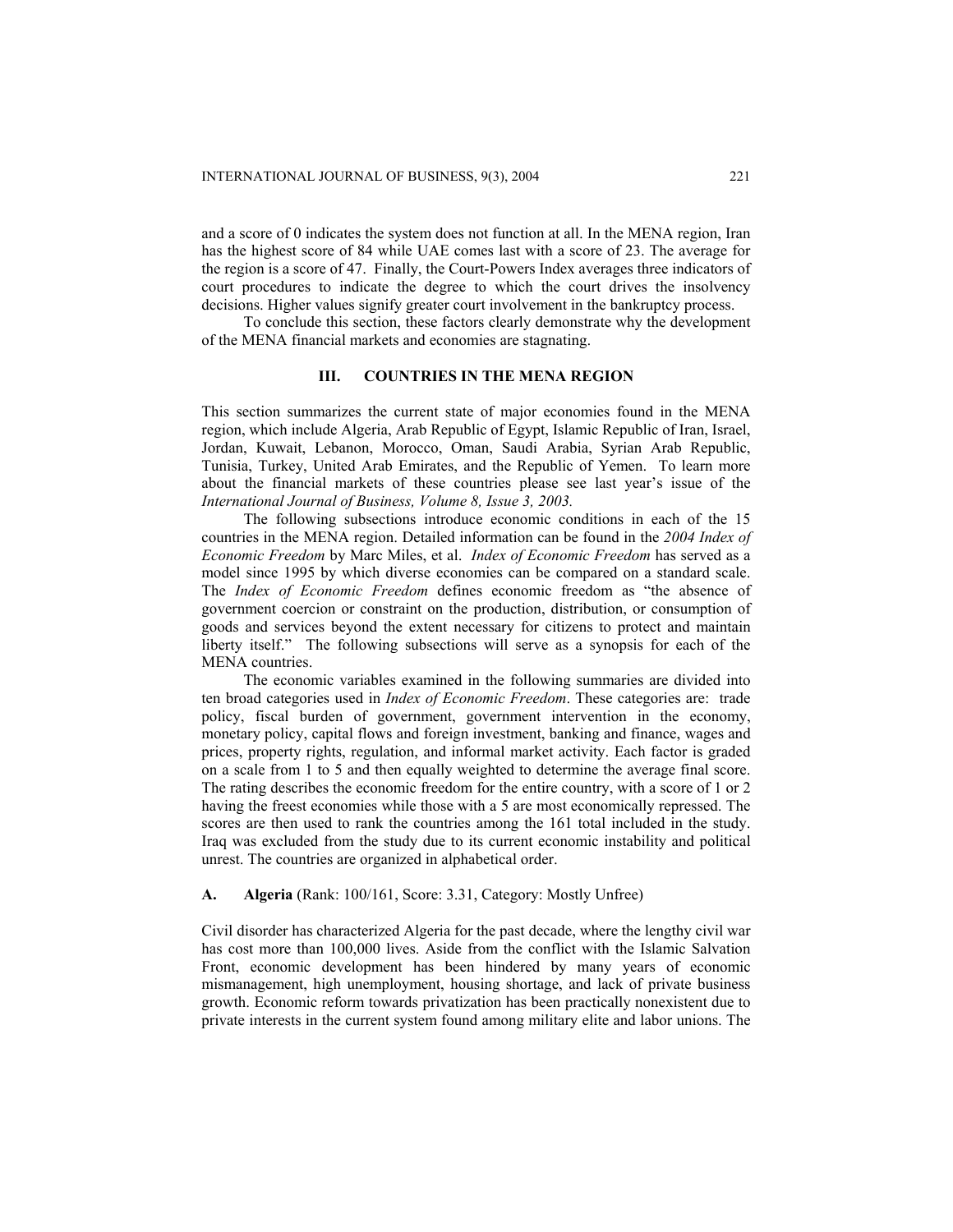hydrocarbon sector, in which the government holds a monopoly, constitutes 30 percent of GDP and 95 percent of exports. The trade policies exacerbate any progress towards an open market, having an average tariff rate of 15 percent. The customs process continues to be controlled by bureaucratic time-consuming clearance procedures.

Algeria revised and implemented new laws to promote foreign investment, although payments and transfers are subject to various restrictions. While a select number of banks have set up subsidiaries or branches in Algeria, state-owned banks that generally finance loss-making public-sector enterprises with non-performing loans control most of the banking activities in the country. Prices are influenced by subsidies and direct controls, although some have been removed. The judicial system is biased since it is under direct government control where the Government may remove judges, as it considers necessary. The military elite, allowing only a select few to prosper, largely controls the political and economic environment.

## **B. Egypt** (Rank: 95/161, Score: 3.28, Category: Mostly Unfree)

Economic reforms in Egypt have faltered due to the post September 11 downturn in tourism, high Suez Canal tolls, and low level of exports. Little progress has been achieved in privatizing or reforming the significantly large public sector. Social concerns have taken precedence as the largest Arab country, with a population of 65 million, suffers from growing unemployment and the need to maintain subsidies on food, energy, and other commodities for the large percentage of the poor. Development of the natural gas export market may help the growth of the economy. The containment of the radical Islamic movements is a major cause of uncertainty, which hinders both domestic and foreign investment.

While investment laws have been revised to promote foreign investment, between 1998 and 2001, FDI actually fell by 50 percent, from approximately US\$1bn to US\$500m due to bureaucratic constraints. Although decreasing, state-owned banking sector still holds the majority of the market share. These banks are characterized by "low capitalization, a high percentage of poorly performing loans, massive overstaffing and stifling bureaucracy" (Miles[, Feulner](http://www.amazon.com/exec/obidos/search-handle-url/index=books&field-author=Feulner%2C Edwin J./102-2998802-4068139), [O'Grady](http://www.amazon.com/exec/obidos/search-handle-url/index=books&field-author=O%27Grady%2C Mary Anastasia/102-2998802-4068139), [Eiras,](http://www.amazon.com/exec/obidos/search-handle-url/index=books&field-author=Eiras%2C Ana Isabel/102-2998802-4068139) and [Schavey,](http://www.amazon.com/exec/obidos/search-handle-url/index=books&field-author=Schavey%2C Aaron/102-2998802-4068139) 2004). The Egyptian legal code is complex and often characterized by lengthy delays. Nevertheless, the legal system protects private property. Regulations and regulatory agencies are influenced by private interests and government corruption, which cause delays in clearing goods through customs, arbitrary decision-making, and high market inefficiencies. The top income and corporate tax are 40 percent. In January 2003, the Egyptian pound changed from a pegged to a floating exchange rate.

## **C. Iran** (Rank: 148/161, Score: 4.26, Category: Repressed)

The 1979 Islamic revolution has hindered economic progress and brought a widespread economic mismanagement. Bureaucracy opposes political and economic reforms resulting in stagnant economic progress. The Economist Intelligence Unit reports prohibition on "indecent" imports, such as inappropriate media, alcohol, pork, and ammunition. The top income tax rate in Iran is 54 percent with the top corporate tax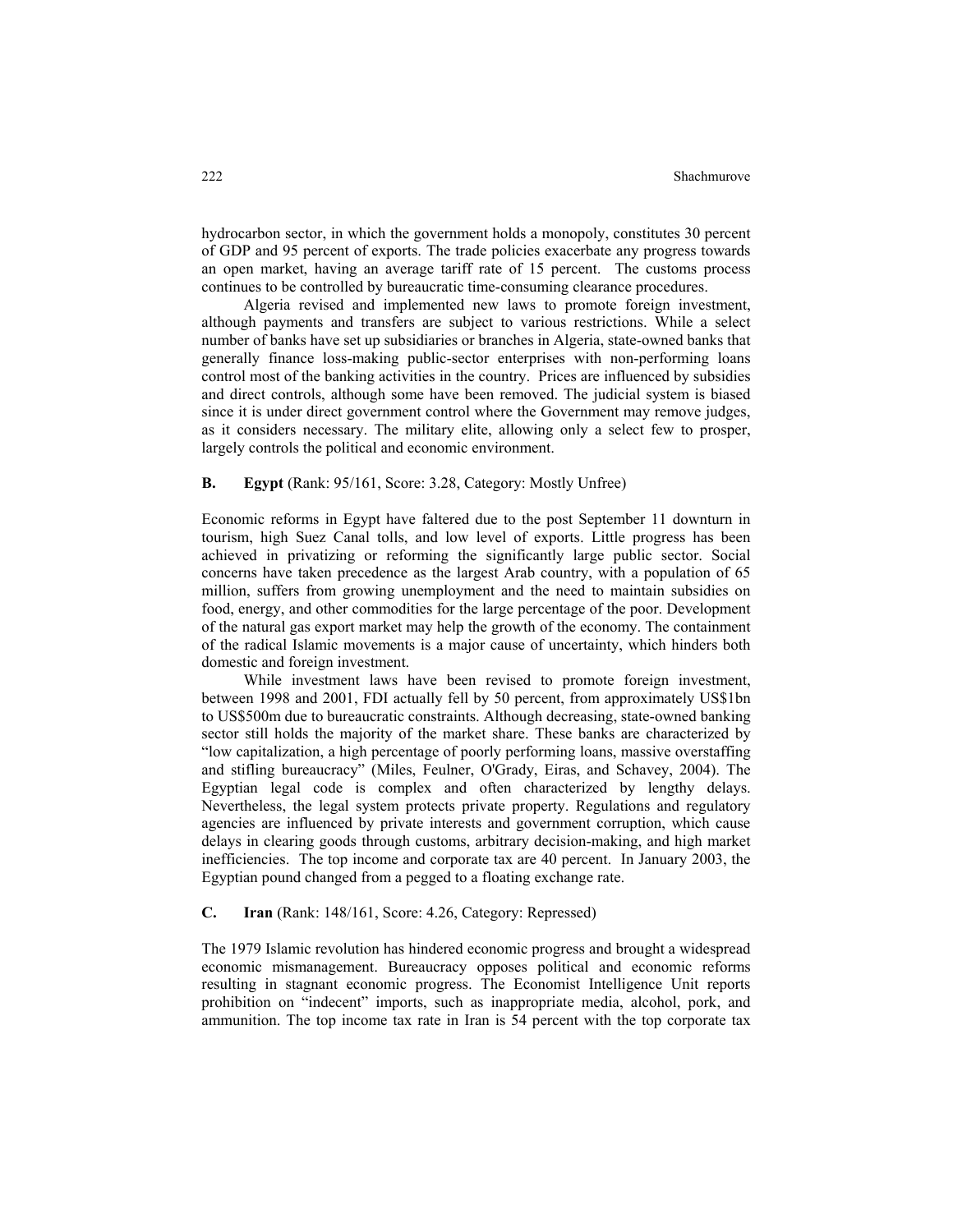rate at 25 percent. State-owned enterprises, and politically powerful individuals and institutions inefficiently control much of the non-oil economy. Organizations, such as the Islamic 'charities' gain considerable economic power controlling large business conglomerates, impeding private competition. In May 2002, a new law was enacted with the intention to attract and liberalize foreign investment. Nevertheless, hostility towards foreign business has caused lengthy delays in transactions and new deals.

All credit operations, personal capital movements, and most payments and transfers are subject to government controls. The banking sector is subject to close scrutiny as its ability to charge interest is restricted under Iran's interpretation of Islamic law. In 2002, the first private bank began operations after the tightly monitored approval from the central bank. The government provides massive subsidies for commodities and establishes minimum wages for each sector and region. Property rights are not protected. While private land ownership is prohibited, private investment in state land is allowed. With corruption posing a significant problem, economic development is further hindered by the government's discouragement of allowing the establishment of new businesses. These tight controls have led to rampant smuggling and an active informal currency market.

# **D. Israel** (Rank: 29/161, Score: 2.36, Category: Mostly Free)

Since gaining its independence in 1948, Israel has been burdened with heavy military spending in order to defend itself. Its economy experienced a boom in the 1990's driven by an influx of Jewish immigrants from the former Soviet Union and a strong hightechnology sector. However, the collapse of the Palestinians peace agreements and the escalating Mid-East conflict brought on by the intifada in September 2000 had a negative impact on foreign investment and tourism contributing to the economic recession in 2001-2002. While certain types of imports are prohibited based on health, environmental, or obscenity regulations, export growth and increased public consumption have helped expand the economy in 2003. The top income and corporate tax rates are 50 and 36 percent, respectively. In 2002, the government consumed 31 percent of GDP. Excluding state-owned monopolies in airline and power, and regulated sectors like banking, insurance, and defense, foreign investment is allowed full ownership. Furthermore, current transfers, repatriation of profits, and invisible transaction are not subject to controls or restrictions.

The government is slowly moving to privatize the banking sector after taking control in 1983 to mitigate the banking crisis. Its official policies also include deregulations and encouragement of competition. With the liberalization in the capital markets, foreign banks are starting to compete in the market. Goods and services deemed as vital are subject to government's price controls. The government is free to impose price controls on goods and does so given large concentrations of its supply or through subsidies. The legal system in Israel is highly influenced by U.S. and UK and is regarded as "independent, fair and honest," although expropriation is permitted in the interest of national security, particularly in cases of terrorist threats.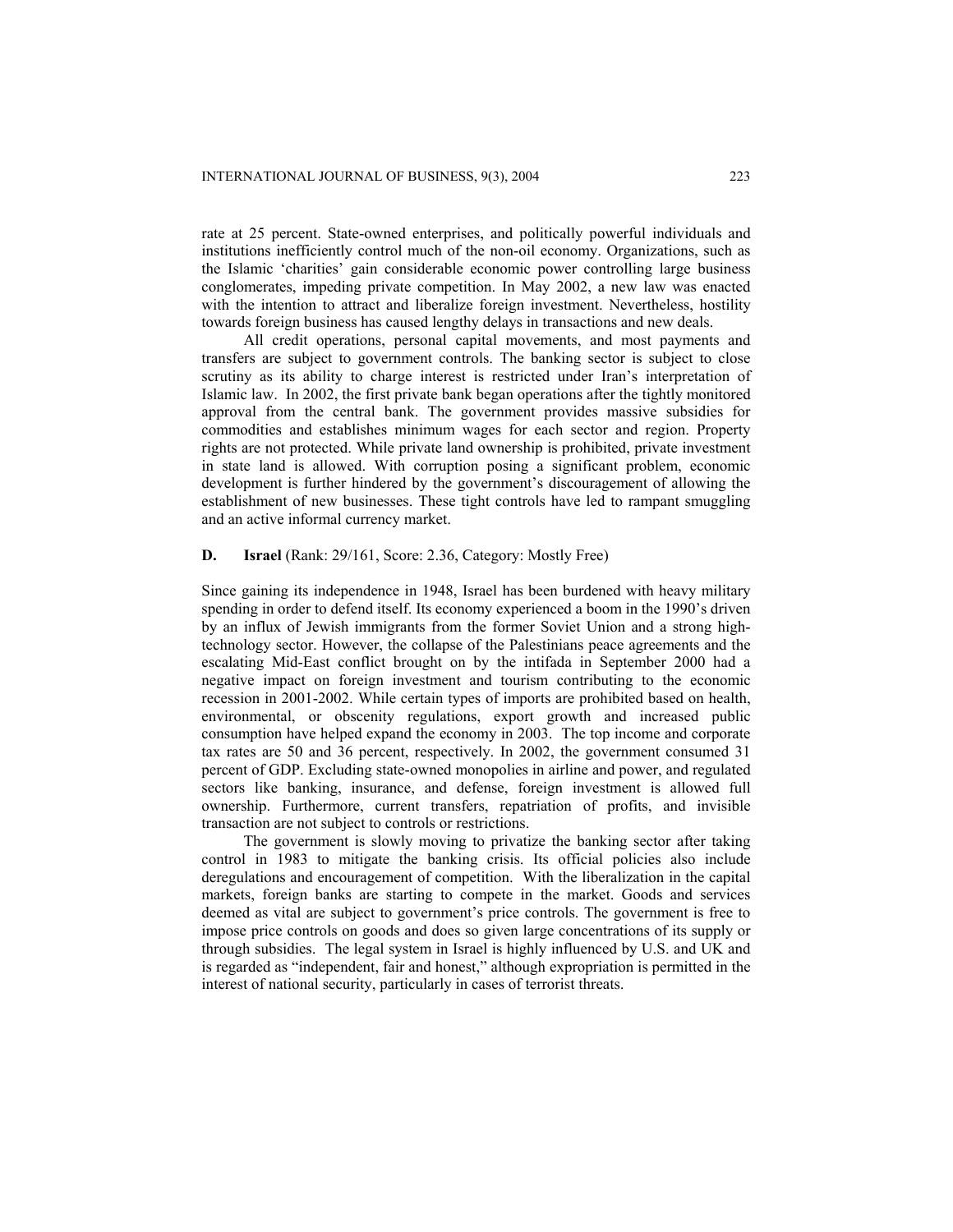# **E. Jordan** (Rank: 51/161, Score: 2.73, Category: Mostly Free)

With scarce economic resources, Jordan's constitutional monarchy has generally been dependent on foreign loans and foreign aid. Legislative and regulatory reforms under King Abdullah II allowed Jordan to accede to the WTO, leading to privatization and economic growth. Although the country faces a heavy debt burden, high unemployment, and the end of Iraqi-subsidized oil, Jordan can bring back tourism and foreign investment by working towards a more peaceful and open Middle East. In 2001, its tariff rate was 13.5 percent. However the inefficient customs pose a bigger hindrance to imports where they are subject to arbitrary regulations and frequent delays. The top income and corporate tax rates in Jordan are 25 and 35 percent respectively. In 2001, the government consumed 23 percent of GDP.

While the government promotes foreign investment, investors face numerous obstacles and restrictions such as the minimum capital requirement of \$70,000 and a maximum of 49 percent ownership. The 2000 new banking law protects the interests of investors and works against corruption. U.S. Department of States estimates that 30 percent of Jordan's loans are nonperforming. Subsidies still remain for oil, while most price controls have been removed. The judiciary branch is designed to be independent; however the strong executive branch can easily influence the judges in its favor. Similarly the government is attempting to bring reforms to foster a more competitive environment, yet the bureaucratic and burdensome regulatory system characterized by red tape and arbitrary application of customs, tax, labor, and other laws is a strong obstacle to attract investment.

# **F. Kuwait** (Rank: 48/161, Score: 2.70, Category: Mostly Free)

Controlling approximately 10 percent of the world's oil supply, 50 percent of Kuwait's GDP and 90 percent of its export revenues come from oil production. Reforms by the government have been stalled by political pressure from Islamist and populist parties who benefit from the current system. Similarly, the parliament has delayed Project Kuwait to develop oilfields in the northern part of the country due to opposition of allowing foreign investors to gain control of the oil industries. Nevertheless, this project and foreign participation in Kuwait will enable the country to participate in reconstruction in Iraq and serve as a strategic transshipment port for goods bound to the region. With an average tariff rate of four percent, Kuwait prohibits imports from Israel and a short list of select goods such as pork and alcoholic products. Kuwait has no income tax or corporate taxes for wholly owned Kuwaiti companies while foreign corporations are subject to a 55 percent tax rate.

The government intervenes in the stock market. Along with the high tax rate, foreign investment faces significant restrictions, such as inability of foreigner to own real estate and invest in the oil sector. The banking sector is more competitive and open to foreign investment, although foreigners are restricted to maximum of 49 percent of ownership. Key services that are subsidized by the government are subject to price controls. While no minimum wages exist in the private sector, wages are set in the public sector that employs 93 percent of Kuwaitis. Although the judiciary is set up to be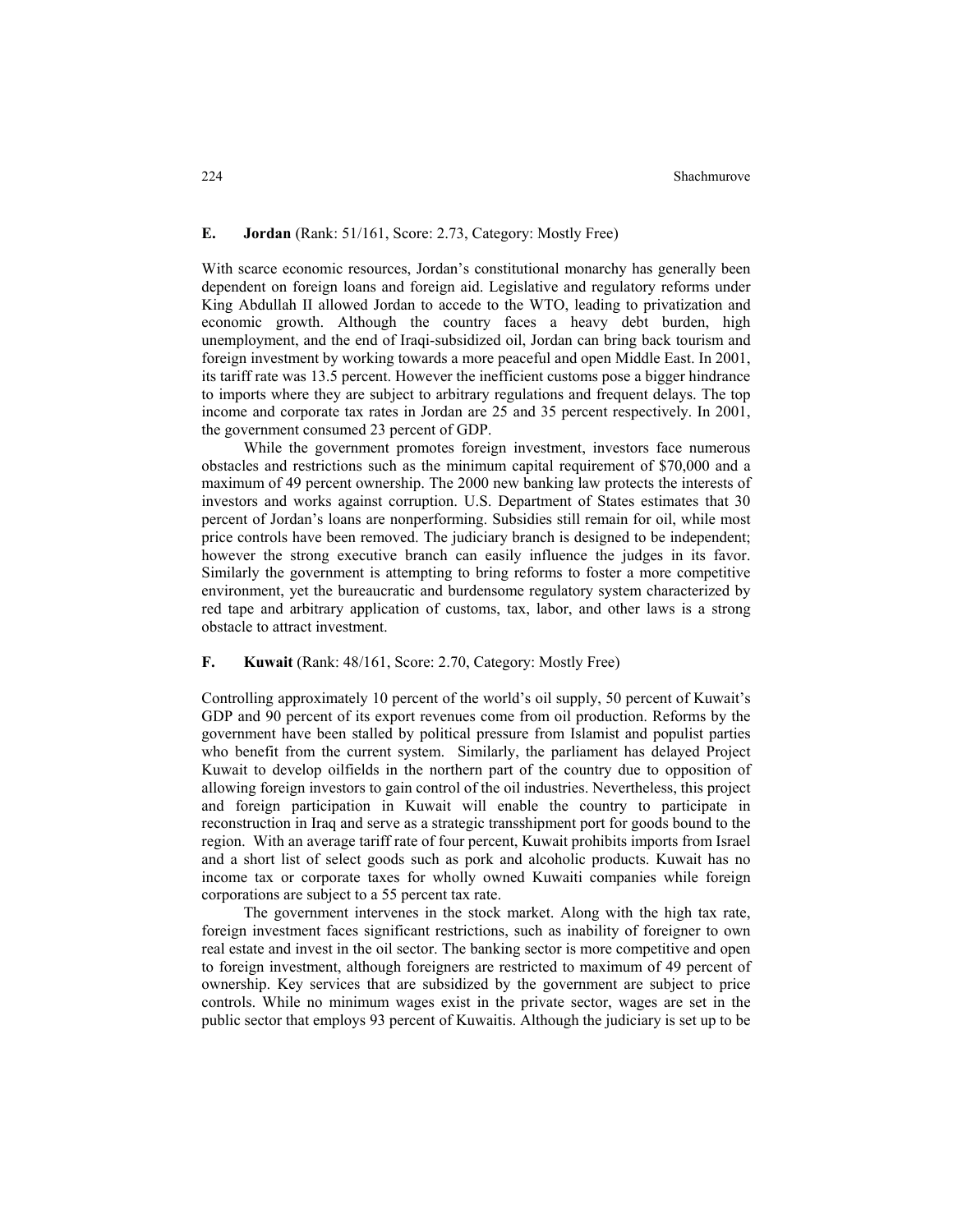an independent entity, the Amir who appoints them and determines the length of their work contracts directly influences the judges. Government's involvement in the economy does not foster a competitive environment and its bureaucratic procedures and red tape often cause significant delays in carrying out regulations.

#### **G. Lebanon** (Rank: 83/161, Score: 3.13, Category: Mostly Unfree)

With the need to rebuild its physical and political infrastructure after the end of the civil war in 1990, Lebanon faces a heavy public debt burden constituting 160 percent of GDP. The 16-year civil war has devastated the country and left unemployment at 25 percent. Although, the government is committed to improve its debt burden through tax reforms and debt management, privatization has been stalled by negotiations and political disagreement. Nevertheless, Lebanon has the most liberal banking in MENA, with no restriction on foreign investment and transparency. Much of the country, however, is occupied by neighboring Syria, limiting its sovereignty and influencing major government decisions. Aside from Lebanon's 12 percent tariff rate, import controls pose a significant barrier to trade. The top income and corporate tax rates are 20 and 15 percent respectively.

State owned-enterprises contributed to 17 percent of the government revenues in 2001, while at the same time its consumption constituted 18 percent of GDP. Although government red tape and corruption can be a hindrance to investment, Lebanon does not discriminate between national and foreign investments in most sectors. The government controls prices directly or through its state-owned enterprises in a broad range of sectors. It also has significant control over the judiciary system, resulting in a high-risk environment for foreign investors. This is mostly due to the lack of transparency, corruption, red tape, and unexpected changes in economic policies and regulations. This type of business environment fosters illegal trade and a strong informal market in a wide spectrum of goods.

## **H. Morocco** (Rank: 66/161, Score: 2.93, Category: Mostly Free)

Morocco, which is a constitutional monarchy, is attempting to implement political and economic reform, through privatization, expanded civil rights, and the elimination of corruption. In Morocco, as in many other MENA countries, political elite whose vested interest lies in the current system hinders the progress. Although 20 percent of citizens live in poverty and unemployment is rampant, Morocco is endowed with rich resources, a thriving tourist industry, a growing manufacturing sector, and an agriculture industry that comprises 20 percent of the GDP. Although prices are generally liberalized, the government influences prices through its state-owned enterprises. In addition to an average tariff rate of 25 percent, inconsistent custom procedures and burdensome administration pose as barriers to trade. The top income and corporate tax rates are 44 and 35 percent respectively. Nevertheless, Morocco may be an attractive investment for foreigners who are permitted 100 percent ownership in most sectors, which is treated equally as locally owned investments.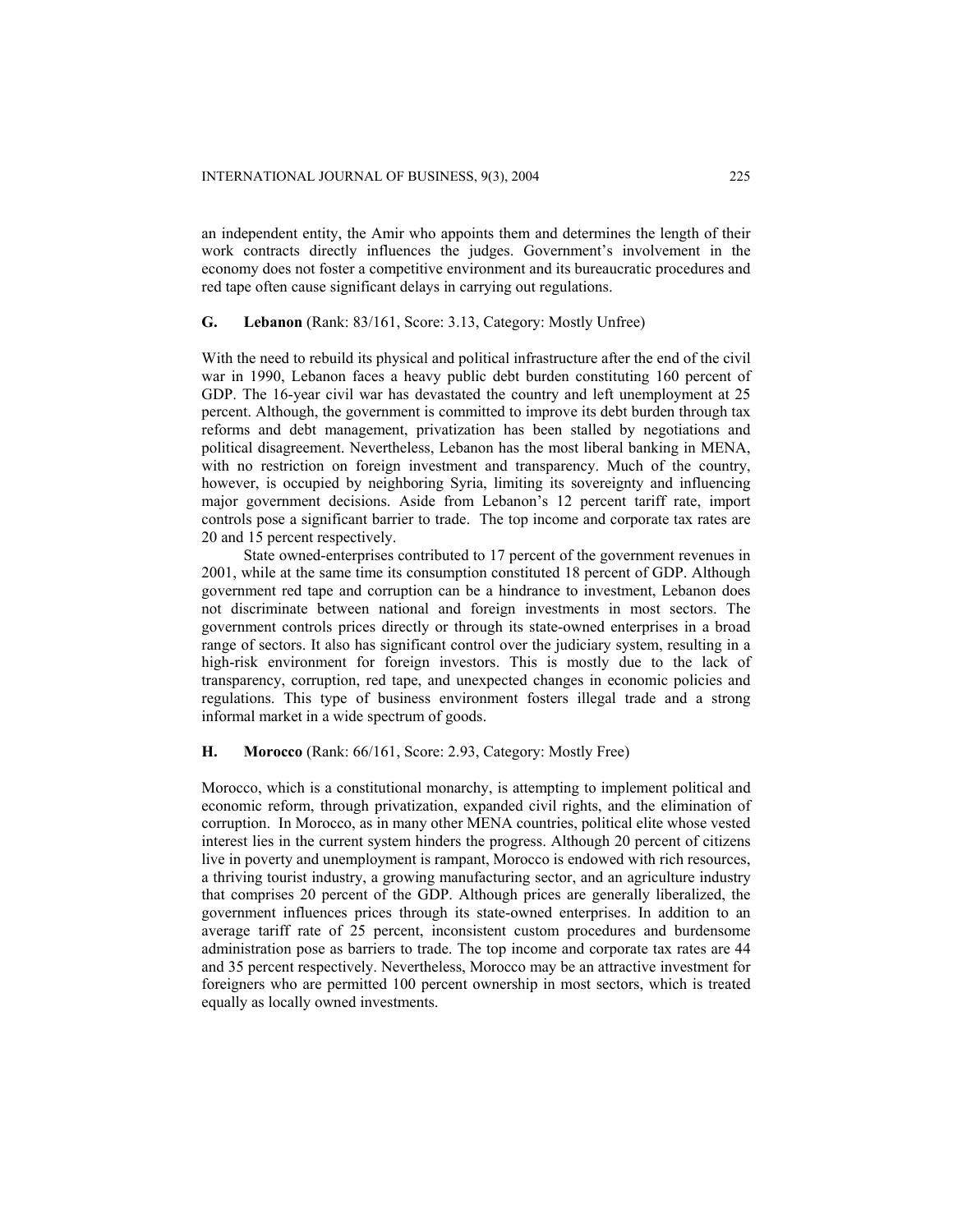The government established regional investment centers to diminish bureaucratic opposition and simulate new investment through various incentives. The few but powerful state-owned banks are used to finance government debt and are largely responsible for non-performing loans in the banking system. Bank reform was introduced to delegate roles of responsibility and establish penalties for violations. Even though the constitution provides for an independent judiciary, the courts, along with the government, are not reliable in law enforcement and are criticized for their inefficiency, corruption, lack of transparency, inability to enforce judgments, lengthy processing, bureaucratic delays, and overall incompetence in business-related litigation.

# **I. Oman** (Rank: 54/161, Score: 2.80, Category: Mostly Free)

Since the  $18<sup>th</sup>$  century, Oman has been governed by an absolute monarchy. In 2001, 66 percent of government's total revenues came from state-owned enterprises and its ownership of property. The oil industry has grown to be the dominating industry, making up 86 percent of export revenues and roughly 43 percent of GDP. At the current rate of production oil reserves are projected to last for only 18 years. The government realizes that diversification is essential and is trying to respond by expanding its gasbased industry, boosting economic activity, facilitating foreign investment and privatization, and promoting private-sector employment.

However, due to its constantly changing and complex customs procedures and regulations, Oman's restrictive trade policy is an obstacle to open trade and considerable progress. Similarly, establishing a business in the country can prove to be a tedious process, subject to the approval from various authorities in respect to land acquisition and labor requirements. Lack of clear regulations that explicitly codify Omani labor and tax laws cause ad hoc decisions and complicate the process even further. Burdensome regulatory requirements for approvals cause considerable delays and adverse conditions for the private sector. Additionally, political pressures have always influenced the judiciary branch. However, 2001 and 2002 saw significant changes in the restructuring of the legal system, where the courts, the Public Prosecution Service, the police, and an attorney-general have all been separated to function independently. Unemployment remains a significant concern, particularly among the fast-growing young population. To mitigate the problem, the government has implemented a quota program that replaces foreign workers with Omanis, which poses another impediment to foreign investment. While individuals do not have to pay an income tax, companies that are 70 percent foreign-owned incur a 30 percent tax. Other domestic companies only face a 12 percent tax rate. Foreign ownership above 70 percent requires the approval of the Minister of Commerce and Industry, while certain industries are prohibited in the country all together. With its participation in the WTO, Oman is pressured to open its service sector to foreign firms.

The rate of deflation in Oman is another factor of concern for investors, where the weighted annual average was -0.76 percent from 1993 to 2002. The inflationary pressure is kept in check by price controls and a subsidy system. Additionally, the government-operated banking sector approves very favorable loans to Omani citizens.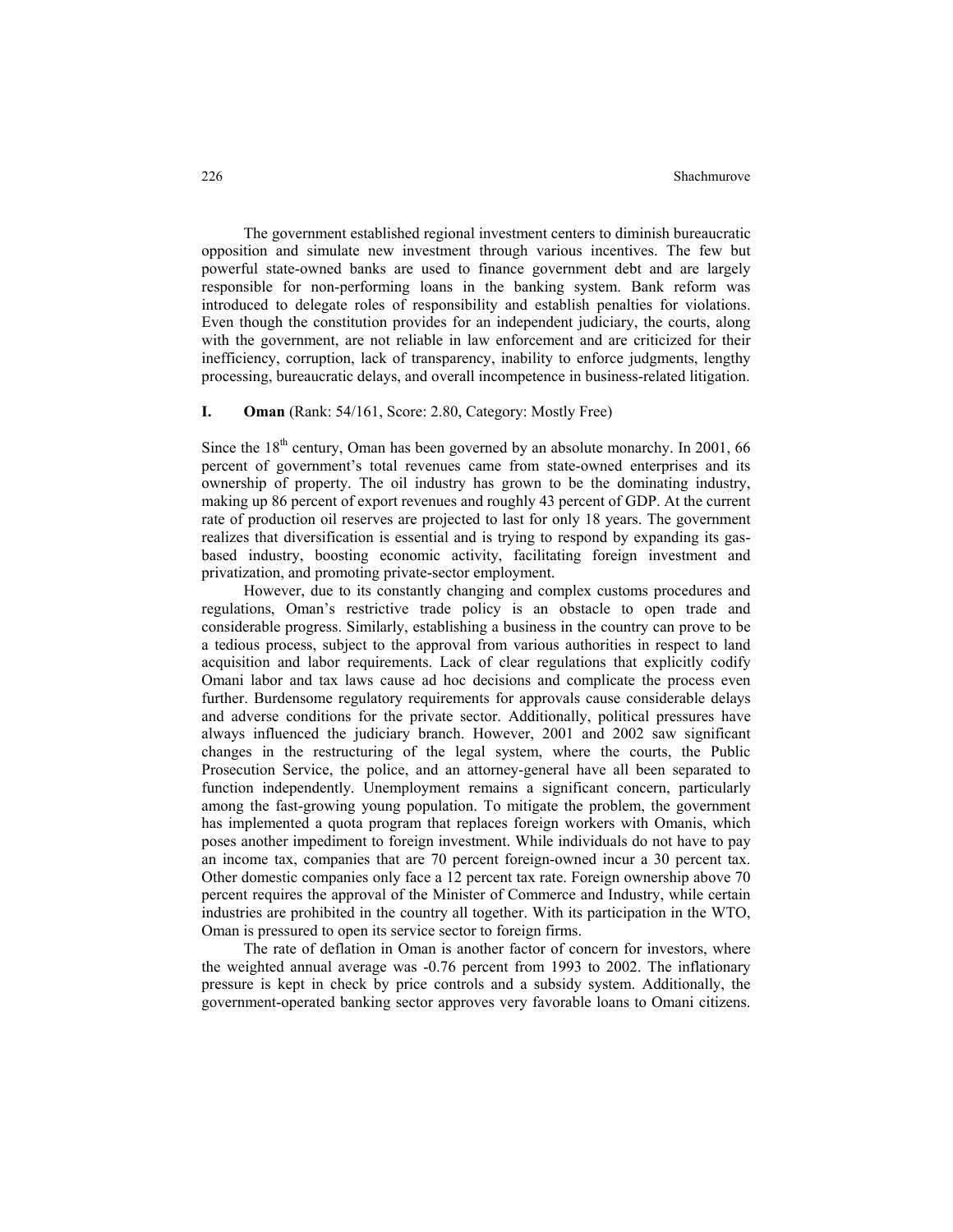Only nationals of the GCC are permitted to invest in the local stock market. In Oman, only Israel is subject to restrictions on payments, transactions, and transfers.

#### **J. Saudi Arabia** (Rank: 74/161, Score: 3.05, Category: Mostly Unfree)

Saudi Arabia, one of the prominent countries in the Organization of Petroleum Exporting Countries (OPEC) has the largest oil reserves in the World. Oil exports account for 90 percent of export earning, 45 of GDP, and about 80 percent of budget revenues. At the same time, the country faces the challenges of a rapidly growing population, water shortages, and political challenges from Islamic extremists. Although the government recognizes the need for privatization to reduce its dependence on oil, the transformation will not happen immediately as the private sector constitutes only about 25 percent of the economy.

The government imposes subsidies on state-owned industries, resulting in a weighted average annual rate of inflation of –0.55 percent from 1993 to 2002. Furthermore, the government lists sectors that are prohibited to foreign investment, while many others are subject to tedious government regulations in favor of private interest. Its banking sector is tightly controlled by the Saudi central bank and is heavily dependent on the global oil market. Further obstacles to foreign investments is the trading policy requirement of using only local agents to contract imported goods and the prohibition of non-Islamic religious imports. As a result, the informal market is growing, and the piracy rate reached 52 percent in 2001. Adverse conditions for foreign business are created by bureaucracy, unclear regulations, corruption, and favoritism of nationals in employment. Moreover, the government controlled judiciary branch, which is characterized by lengthy processing and unclear regulations, systematically favors Saudi-owned over foreign-owned businesses. Residents or corporations do not have pay an income tax, while foreign companies are subject to a 30 percent rate.

### **K. Syrian Arab Republic** (Rank: 138/161, Score: 3.88, Category: Mostly Unfree)

Old guard generals, intelligence chiefs, and politicians prevent Syria from undertaking liberalizing reforms to restructure the lagging economy. Deeply rooted corruption, cumbersome legal, regulatory, and bureaucratic institutions hinder foreign and private investment. These structures have a direct effect on trading policies due to the country's tedious customs procedures. Similarly, the weakness in law enforcement is facilitated by cumbersome and inefficient regulations. For example, the protection of property rights is uncertain. At the same time, the government-influenced judiciary system enforces commercial laws arbitrarily, frequently favoring private interests. The top income and corporate tax rates are 15 and 45 percent, respectively, but War Effort Surtaxes increase the rate substantially.

Key industries, such as oil productions, telecommunications, and water distribution, compose the public sector. Through these sectors, the government influences prices using price controls and subsidies. Similarly, the governmentcontrolled banking sector only lends to the public sector, resulting in poorly serviced loans and insufficiently funded private enterprises. Due to its inefficiency, the public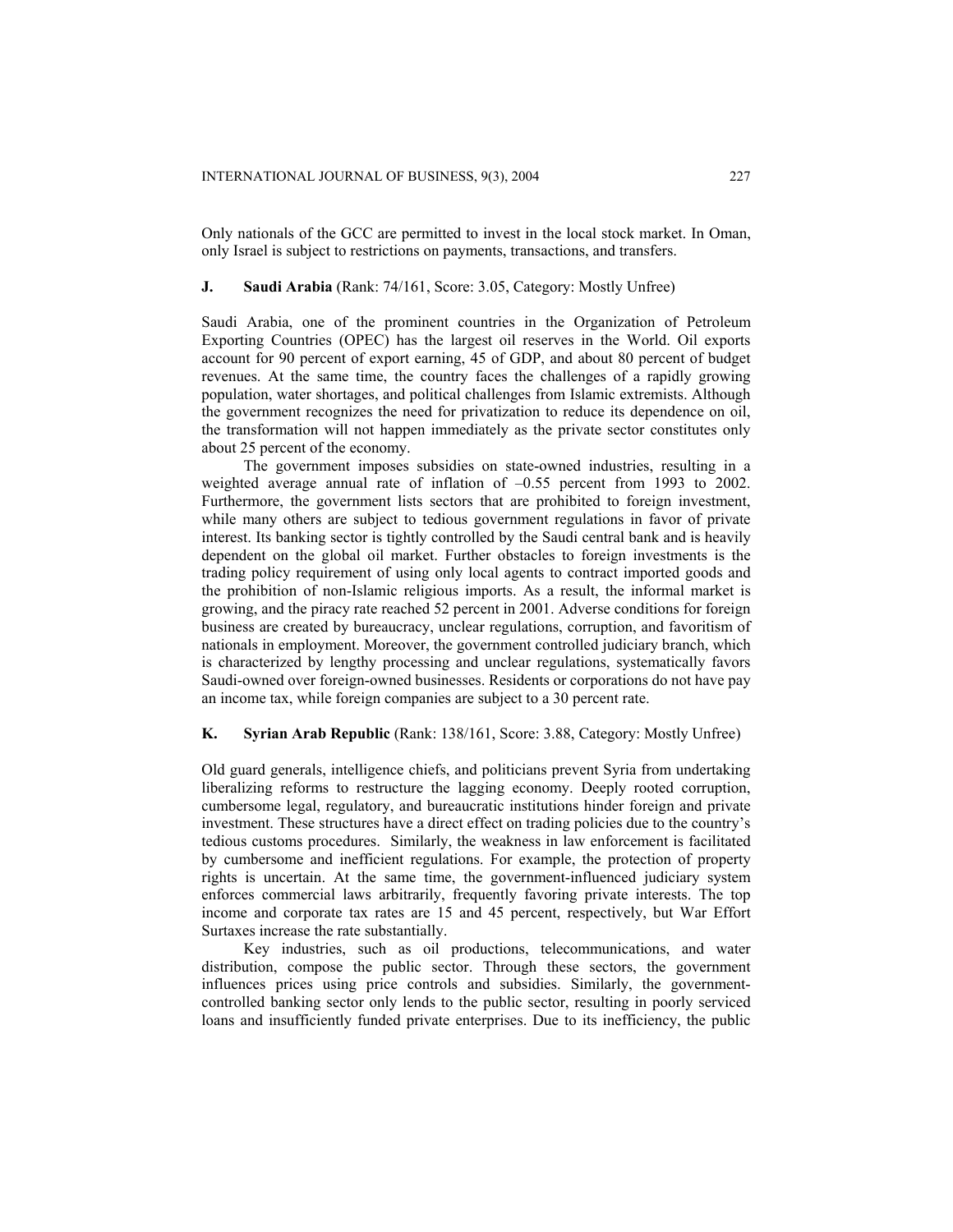sector has become a substantial fiscal burden on the economy. As a result, foreign investment remains limited. In response, the government adopted a reform in 2000 to allow full foreign ownership of a company and its land in order to reverse the trend. These reforms have been ineffective in lifting the standard of living of the general population.

## **L. Tunisia** (Rank: 67/161, Score: 2.94, Category: Mostly Free)

The free market economy of Tunisia has expanded due to prosperous trade, tourism, and influx of foreign investment, resulting in a modern, stable, and cosmopolitan country. Fear of Islamic terrorism and post-September 11 tourism decline has negatively affected the country's economic activity. While generally considered an open economy, Tunisia's non-tariff barriers to trade include import licenses and quotas. Additionally, some sectors limit foreign investment to protect domestic competitors and employment, and prevent foreign currency outflows.

The banking sector influences the financing of agriculture and housing through government-owned banks. The banking system is still state-dominated and drained by non-performing loans despite both domestic and WTO and EU pressures for reforms. Capital transactions are closely controlled and are subject to restrictions and official approval. Regulations and legal proceedings are often complex and unclear, giving way to corruption and bribery. Biased judges and bureaucratic procedures that significantly add to costs of doing business in the country especially burden the commercial sector. At the same time, foreigners are welcome to participate in the privatization program. Its top income tax and corporate tax rates are 35 percent.

## **M. Turkey** (Rank: 106/161, Score: 3.39, Category: Mostly Unfree)

After suffering from a severe financial crisis in the spring of 2001, Turkey has pledged to implement swift reforms that would "recapitalize state-owned and private banks, make the central bank more independent of political control, allow the lira to float freely, decrease government spending, and arrange for the further privatization of stateowned banks and some companies" (Miles, 2004). Subsequently, the Turkish government is burdened with \$93.5 billion worth of debt and the IMF is threatening to discontinue further aid if the plan fails. The high level of debt and inefficient tax collection has drained government resources and forced it to continuously borrow from its banking sector. As a result, the government has monopolized the industry, limiting the use of capital for other purposes. New rules have been implemented to ensure risk diversification and compliance with a minimum capital requirement. In fact, foreign banks are encouraged to take over troubled domestic banks.

In 2003, Turkey, the only Muslim member in NATO strongly opposed the war in Iraq and prevented the U.S. from using Turkey to open the northern Iraqi front. Consequently, this action caused the country to forfeit \$24 billion of U.S. loans and grants and reduced the stock market to three quarters of its value. Foreign investment is highly desirable in Turkey. However investors are cautious to enter due to informal barriers including custom delays, high inflation of an averaging 49 percent annually for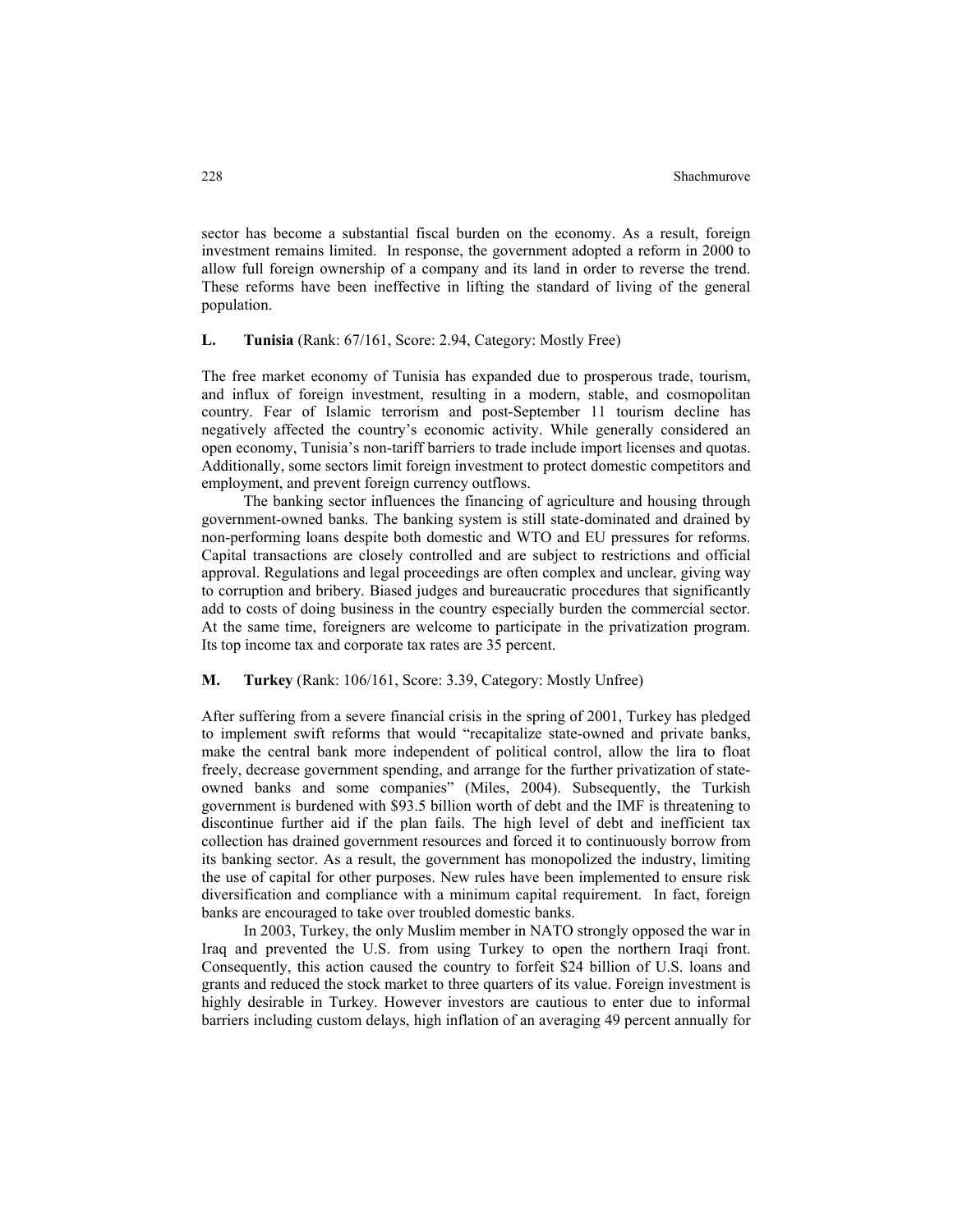1993 to 2002, excessive bureaucracy, weak judiciary branch, inconsistency in tax collection, frequent changes in legal institutions, and uncertainties in regulations and economy as a whole. While the government allows enterprises to set their own prices, it exercises extensive power on price through state produced goods such as agricultural products, drugs, and petroleum. Reforms, such as the eliminations of minimum capital requirements for foreign investors, are aimed to eliminate some barriers. Thus starting a business is relatively simple; however making it official through obtaining permits can be difficult. The top income and corporate tax rates are 40 percent and 30 percent respectively.

# **N. United Arab Emirates** (Rank: 42/161, Score: 2.60, Category: Mostly Free)

The United Arab Emirates (UAE) controls approximately 10 percent of the global oil supply and about 5 percent of the proven natural gas reserves in the world. Oil revenues comprise about one-third of its GDP. Although the energy reserves are expected to last for more than 100 years at current rates of production, in recognizing the need for diversification UAE is focusing on the development of its service sector and non-oil and gas industrial base. Foreign investment and privatization are sought in the interest of modernizing technology and reducing costs; however foreigners face widespread restrictions in owning land and investing in specific industries. Where the land is not state-owned, private property is generally well protected. Importers are required to have an import license and are subject to various restrictive regulations. Prices on goods are affected through government subsidies.

The public sector holds an important role in total employment and provides subsidized services and an extensive welfare system. In 2001, for example, public enterprises in the hydrocarbon sector alone accounted for 59 percent of the government revenues. In providing loan guarantees, the government minimizes the risk of default to attract international investment. The UAE has no income tax, no corporate tax, and no other significant taxes. However, foreign banks face 20 percent tax on profits and are subject to quotas to hire UAE nationals, and other restrictions. Legal proceedings are known to be lengthy and difficult, encouraging corruption. The informal market was about 26 percent of GNP.

# **O. Yemen** (Rank: 131/161, Score: 3.70, Category: Mostly Unfree)

Aside from its prime location on the Red Sea, Yemen is a poor country with few resources. After two decades of political and civil turmoil its economy is burdened with rampant unemployment, frequent water shortages, high population growth rates, and a pervasive corruption in both the executive and judiciary branches. Thus, the country lacks enforcement of laws and contracts. Because violence is still a recurring problem, maintaining foreign investor relationships is crucial in order to adhere to IMF's structural adjustment program to improve economic conditions. In response, Yemen has begun to introduce new investment laws and procedure, such as the granting of equal treatment to domestic and foreign investors, in order to increase foreign investment.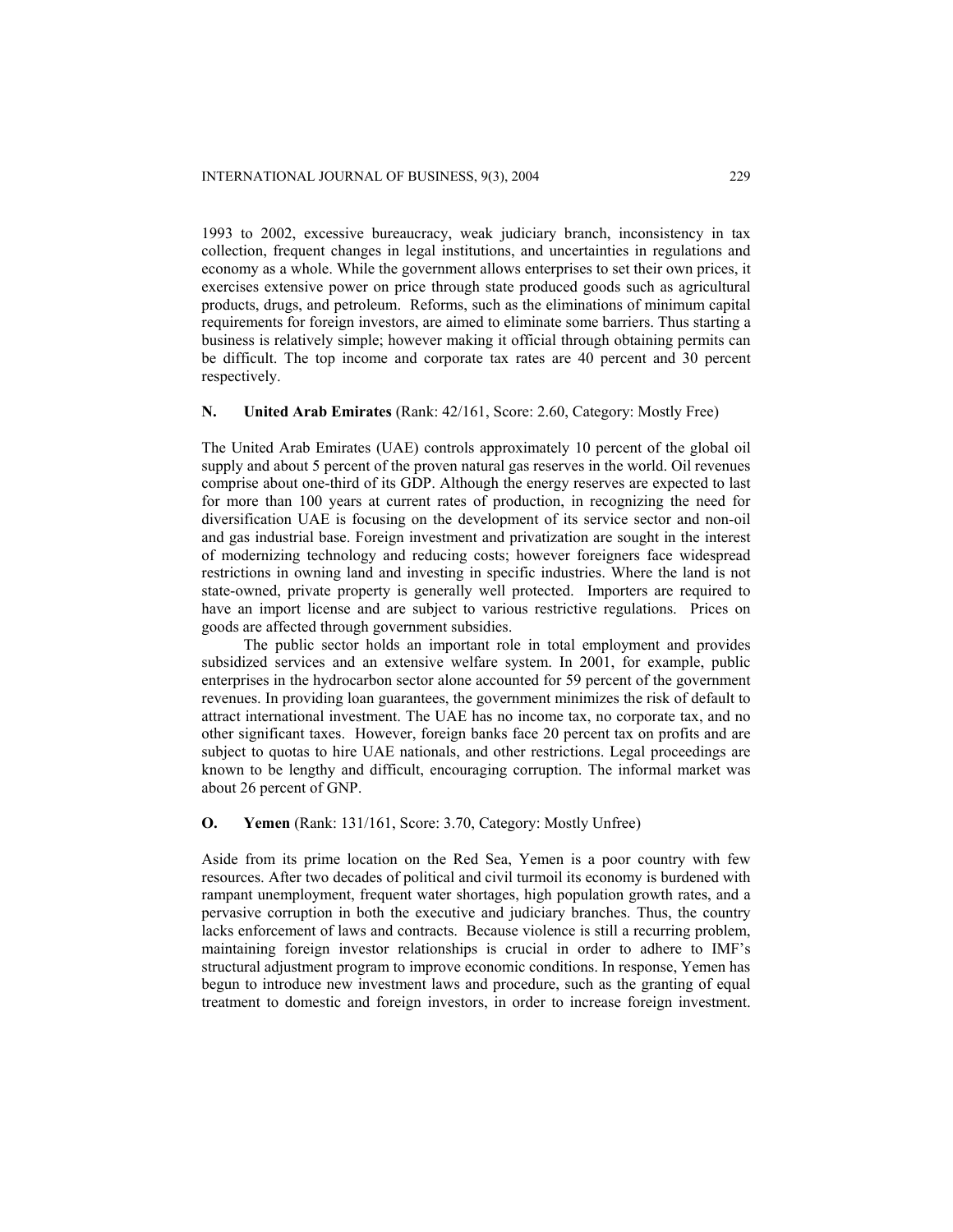However, not enough is being done to implement programs of privatization or reduce state intervention in commercial activities and government spending.

In 2001, state-owned enterprises and government ownership of property generated 71 percent of the country's total revenues. In the banking sector, 2 out of 15 commercial banks are state-owned with the largest one in plans for privatization. Customs procedures act as another barrier to trade inducing large-scale smuggling. Government controls prices in the agriculture and fisheries industries. The top income and corporate tax rates are 35 percent.



**Figure 1** 

 Source: Marc. A. Miles, Edwin J. Feulner, and Mary Anastasi O'Grady, 2004 Index of Economic Freedom (Washington, D.C.: The Heritage Foundation & Dow Jones & Company, Inc., 2004) available at *www.heritage.org/index*.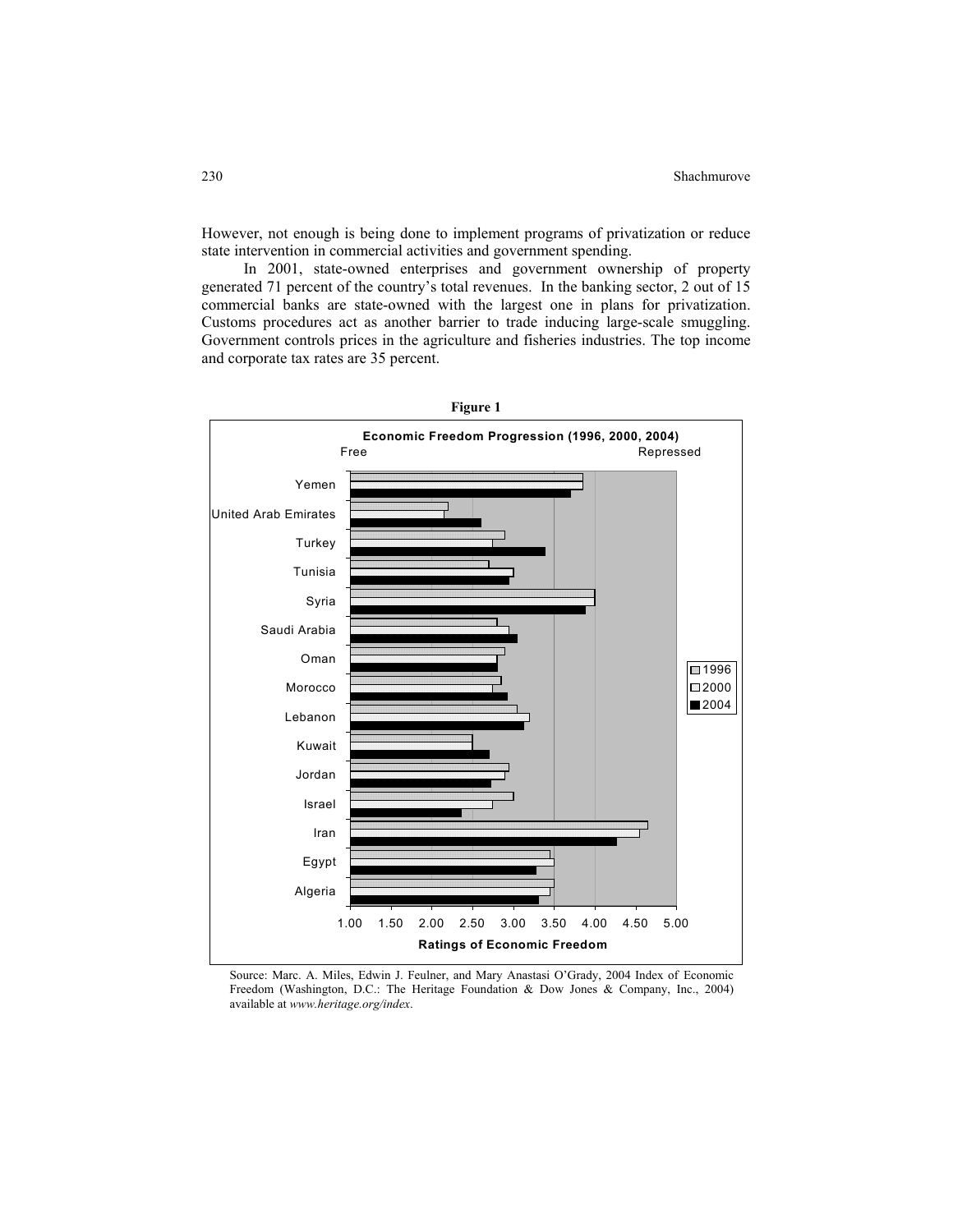

**Figure 2** 

Source: Marc. A. Miles, Edwin J. Feulner, and Mary Anastasi O'Grady, 2004 Index of Economic Freedom (Washington, D.C.: The Heritage Foundation & Dow Jones & Company, Inc., 2004) available at *www.heritage.org/index*.

Figure 1 compares the progression of economic freedoms for the fifteen countries during the periods of 1996, 2000, and 2004. Of the fifteen countries mentioned, only eight countries show an improvement towards a more open economy (Algeria, Egypt, Iran, Israel, Jordan, Oman, Syria, and Yemen). Economic Freedom in United Arab Emirates has deteriorated since 1996. Figure 2 groups the fifteen countries into one of four categories (repressed, mostly unfree, mostly free, and free) and compares their Economic Freedom to more industrialized countries such as France, Germany, Japan, U.S., and UK. Although Figure 1 shows the Economic Freedom in Iran to be improving, the cleric-led government that tightly regulates the economy has resulted in the most economically repressed country in the MENA region.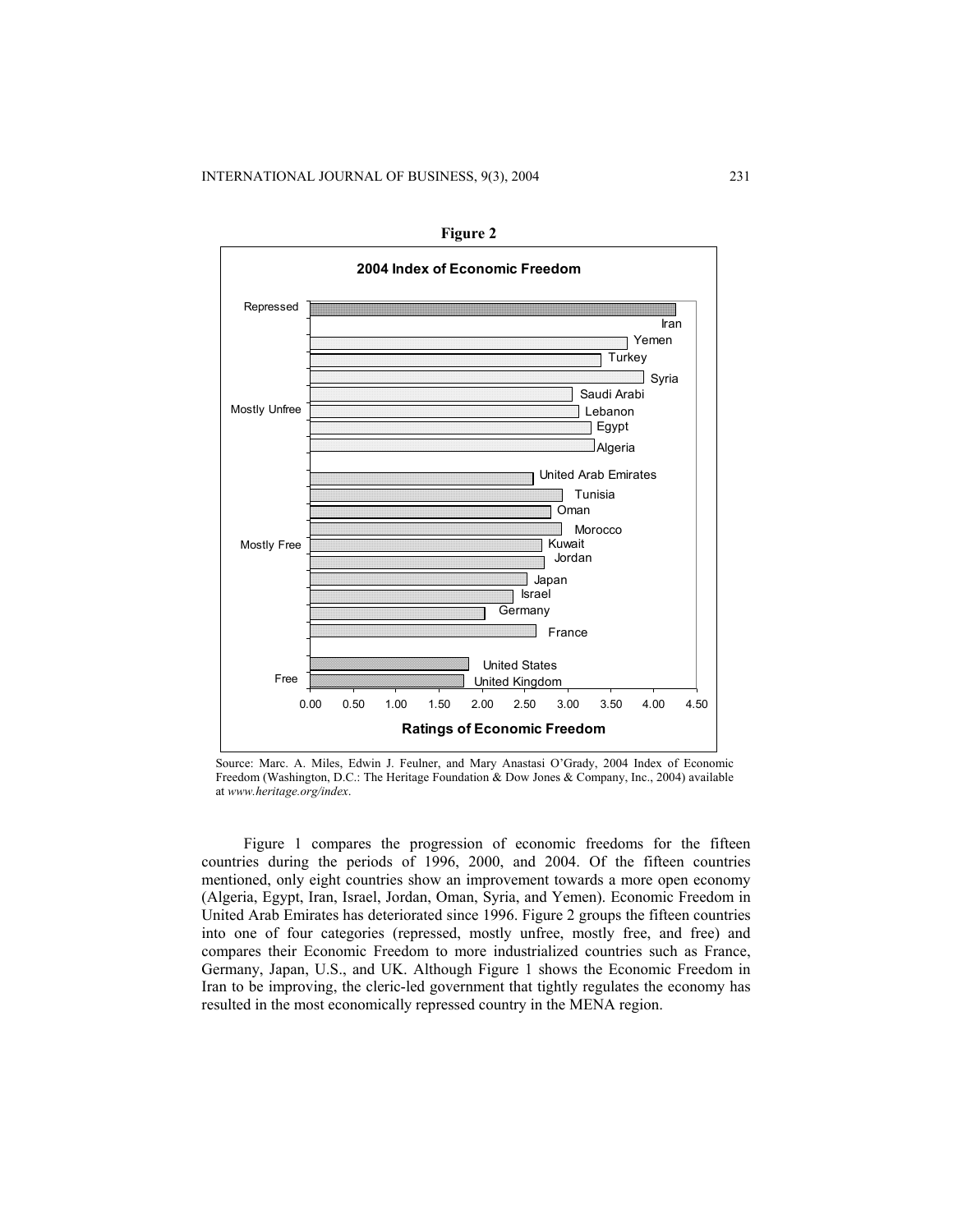## **IV. INTRODUCTION OF THE PAPERS**

Interventionist and less democratic governments not only limit the level of economic development but also have a direct impact on the financial sector in each country. Regulations that restrict foreign investment not only prevent the liquidity of the financial markets but may also make them appear unattractive for domestic investors. Similarly, a limited, state-owned banking sector can adversely affect capital flows mainly due to its inefficiency in extending favorable loans to private interest parties and then dealing with the burden of non-performing loans. While the MENA region has been getting extensive media coverage due to rising oil prices, the U.S. occupation in post-war Iraq, and the Palestinian-Israeli Conflict, publications on the economies and financial markets of the countries in the region has been very limited.

Omran and Pointon study the cost of capital in Egypt based on a sample of 119 companies. Growth and size of companies are found to be among the important determinants of the cost of capital. At the same time, the cost of equity for actively traded companies is influenced by financial and business risks. Other factors, such as liquidity and fixed asset backing, are important determinants of the cost of capital for specific industries.

Peters, Raad, and Sinkey investigate the banking sector in Lebanon during the period following the civil war. They find the bank profitability and capital adequacy has improved due to improved political conditions, cessation of war, lower inflation, and more favorable capital requirements. Growth of GDP, investment in T-bills, and the number of bank employees are the three factors that directly influence bank profitability. The authors recommend for banks to extend more loans in order to promote economic growth and indirectly improve their own financial performance.

Omet examines the dividend policy behavior of companies listed on the Jordanian capital market. Using a sample of 44 Jordanian companies, which are listed, on Amman Securities Market, he finds that these companies follow stable dividend policies. Even factors such as the imposition of taxes on dividends did not have any significant impact on dividend behavior of the listed companies. These findings are contrary to previous studies, which indicated that companies in less developed markets follow less stable dividend policies.

Aly, Mehdian, and Perry investigate daily stock market anomalies in the Egypt. Specifically, the authors test for the presence of a Monday effect in the Egyptian equity market, the Capital Market Authority Index. Trading on this exchange only takes place during four-day period (Monday through Thursday) as opposed to the traditional fiveday week. The authors find that while Monday stock returns are significantly positive and more volatile, they are not significantly different from returns during the rest of the week. The Egyptian stock market is still in its developing stages with only about 100 stocks, among the listed 1071, that are actively traded. Nevertheless, the study demonstrates that the emerging Egyptian market is at least weakly efficient.

Moustafa examines the behavior of stock prices in United Arab Emirates (UAE) stock market. His findings show that stocks included in the Emirates market index support the weak form of the Efficient Market Hypothesis, which assumes that stock prices adjust rapidly to the arrival of new information. Thus, current prices of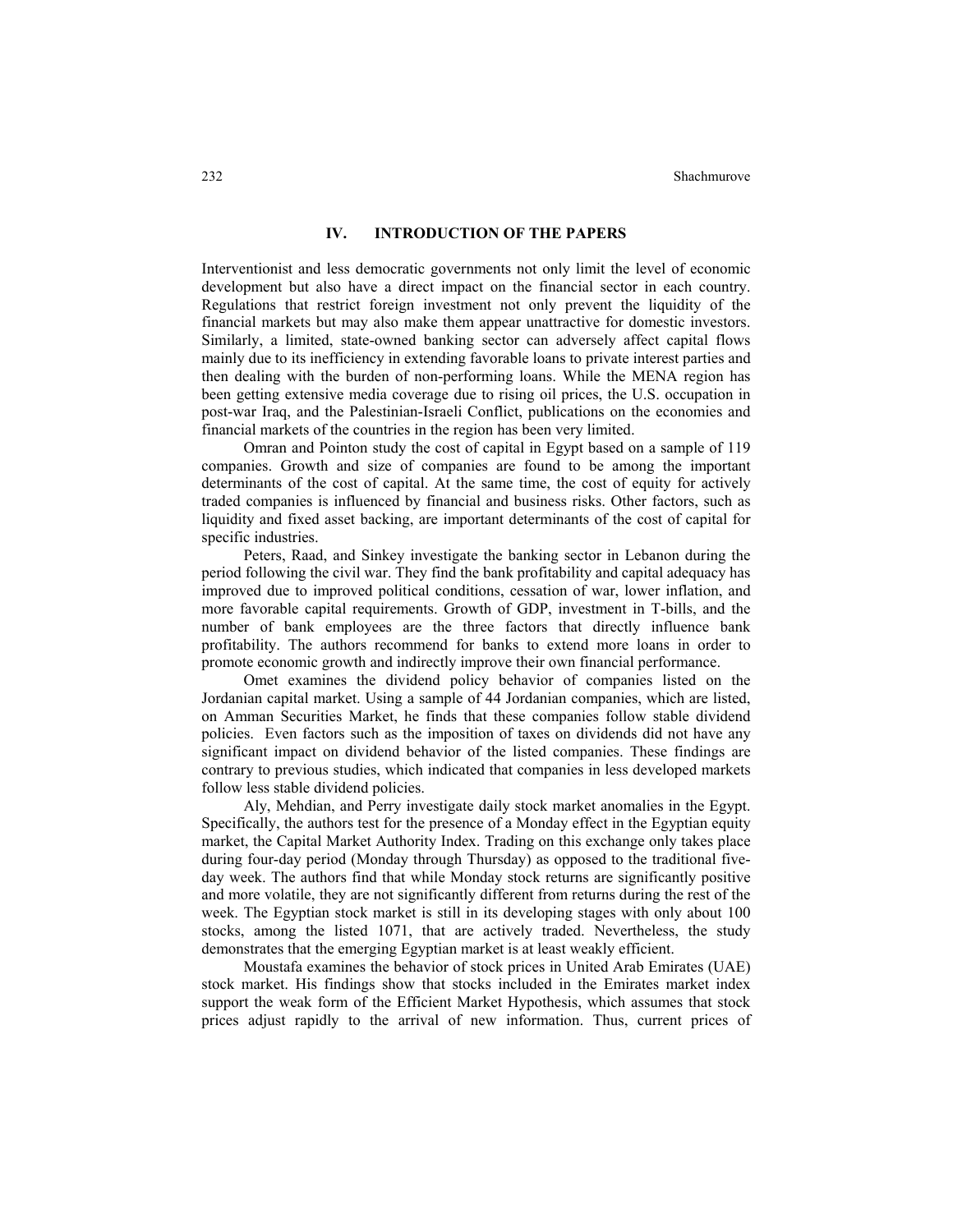approximately the 40 stocks examined reflect all available information. These findings are surprising since the UAE stock market is relatively new and small; it officially started in 2000.

## **V. CONCLUSION**

This paper presents the economies of the Middle East and North Africa and details the main obstacle to trade and to financial reforms that still prevail in large parts of the region. The economic and financial performances that influence business operations within countries in the region are compared to other countries such as Germany, France, Japan, UK and the U.S. and averages of each region. The paper documents many obstacles to free trade such as lack of transparency, unclear regulations, bureaucratic delays, red tape, and corruption. Just to give one example, the informal market in Tunisia is large, being the size of is 38 percent of Gross National Income, in comparison to the 9 percent found in the U.S. Another factor that hinders growth is the bureaucratic proceedings of opening a business: it takes 98 days to open a business in Jordan versus 4 days in the U.S or an average of 48 in the Europe and Central Asia region.

As long as these impediments to free trade are not going to be removed, the region is not expected to utilize its full potential. In addition to economic reforms, further development would also involve political reforms that will improve the rule of law, the status of women, promote democratization in the decision making process, etc. As long as the MENA countries are controlled by interventionist governments and are not free to establish efficient regulatory institutions, such dismal economic performance is going to be the rule rather than the exception. Leaving these regimes under virtual dictatorships or monarchies is not going to improve their economies and help these countries integrate into the global market.

#### **ACKNOWLEDGEMENT**

I would like to thank Yana Stunis for her excellent research assistance.

# **ENDNOTES**

- 1. Examples include:
	- ASEAN: Association of Southeast Asian Nations include Brunei Darussalam, Cambodia, Indonesia, Laos, Malaysia, Myanmar, the Philippines, Singapore, Thailand, and Viet Nam, initially established on August 8, 1967.
	- CARICOM: Caribbean Community and Common Market includes Antigua and Barbuda, The Bahamas, Barbados, Belize, Dominica, Grenada, Guyana, Haiti, Jamaica, Montserrat, Saint Lucia, St. Kitts and Nevis, St. Vincent and the Grenadines, Suriname, Trinidad and Tobago, with the Bahamas as a member of the Community but not the Common Market, was established on August 1, 1973.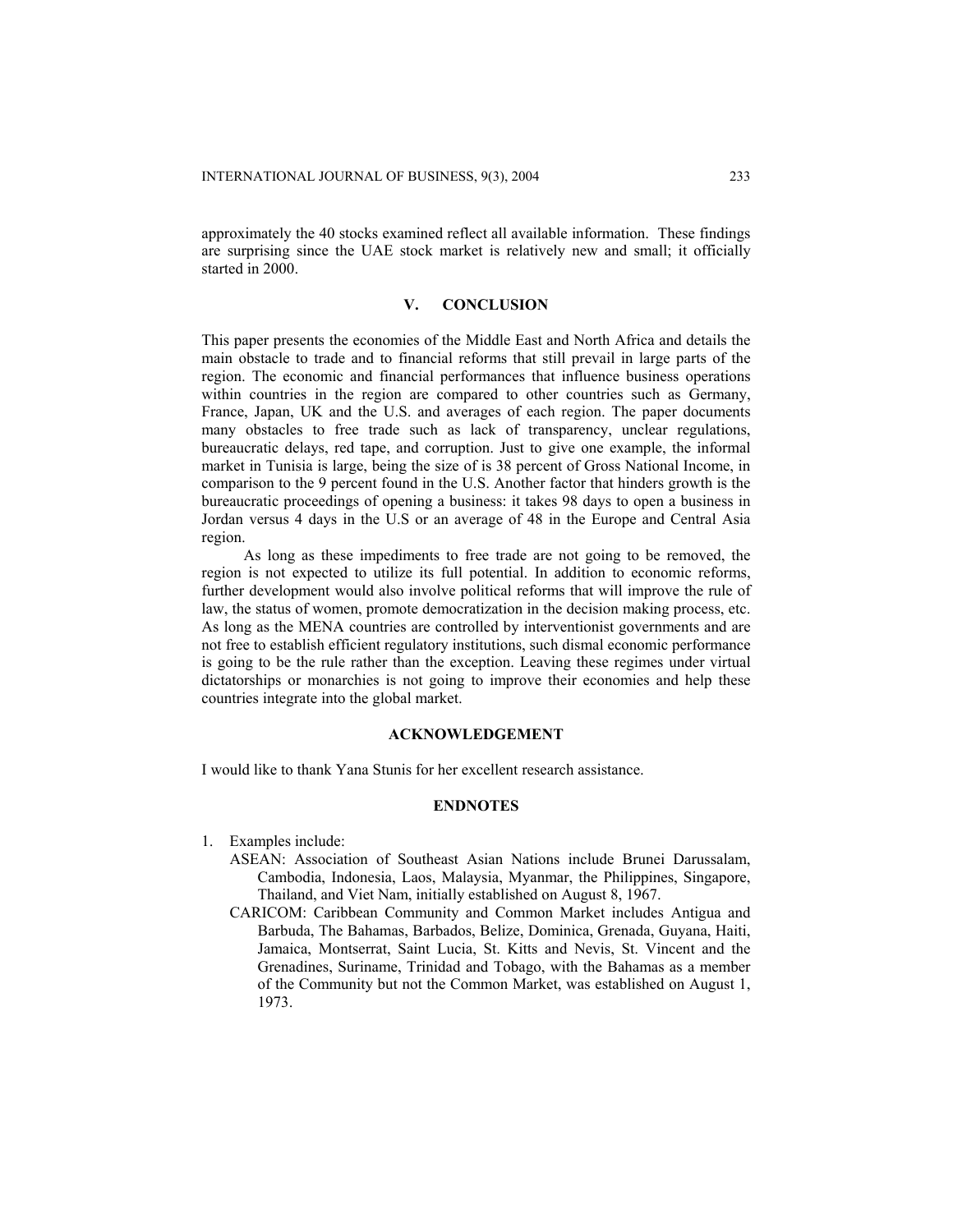- CIS: Commonwealth of Independent States includes Azerbaijan Republic, Republic of Armenia, Republic of Belarus, Georgia, Republic of Kazakhstan, Kyrgyz Republic, Republic of Moldova, Russian Federation, Republic of Tajikistan, Republic of Uzbekistan and Ukraine established on December 21, 1991.
- EU: European Union includes Austria, Belgium, Denmark, Finland, France, Germany, Greece, Ireland, Italy, Luxembourg, Portugal, Spain, Sweden, The Netherlands, United Kingdom, with additional members including Cyprus, Czech Republic, Estonia, Hungary, Latvia, Lithuania, Malta, Poland, Slovakia, and Slovenia, formally established in 1998.
- GCC: Bahrain, Kuwait, Oman, Qatar, Saudi Arabia and United Arab Emirates established in May 1981.
- MERCOSUR: Argentina, Brazil, Paraguay, and Uruguay and associated countries of Chile and Bolivia established in March 1991.
- NAFTA: The North American Free Trade Agreement includes Canada, Mexico and the United States as implemented January 1, 1994.
- SADC: Southern African Development Community includes Angola, Botswana, Mozambique, Namibia, Mauritius, Democratic Republic of Congo, Malawi, Seychelles, Tanzania, Zambia, Zimbabwe, Lesotho, Swaziland and South Africa.
- WTO: World Trade Organization includes 146 members as of April 2003.
- 2. For opposing view see for example, Yanikkaya (2003) who finds that under certain conditions trade barriers can significantly promote growth, particularly for developing countries that may face unpredictable levels of capital flows, generating excessive volatility (see also, Meng and Velasco, 1999; Razin, Sadka and Coury, 2003). In addition, organizations such as World Bank and IMF, whose goal is to aid in the development and economic progress, may at times be their main hindrance (Weisbrot et al., 2001).
- 3. The methodology was recently developed and refined by Djankov, McLiesh, and Shleifer (2003), La Porta, Lopez-de-Silanes, Shleifer, and Vishny (1998), and "Credit Reporting Systems Project" in the World Bank Group. The methodology developed by Djankov, McLiesh, and Shleifer (2003), and La Porta, Lopez-de-Silanes, Shleifer, and Vishny (1998), and "Credit Reporting Systems Project" in the World Bank Group.
- 4. The methodology used in Table 6 was developed by Djankov, Hart, Nenova, and Shleifer (2003). The results are based on a survey, which compiled by Harvard University Scholars and international advisers that was then sent out to global international law firms and bankruptcy judges. The survey draws out a hypothetical bankruptcy scenario and describes a set of assumption to measure the following factors.

# **REFERENCES**

Botero, J., S. Djankov, R. La Porta, F. Lopez-de-Silanes, and A. Shleifer, 2003. "The Regulation of Labor," *NBER Working Paper No. w9756,* June.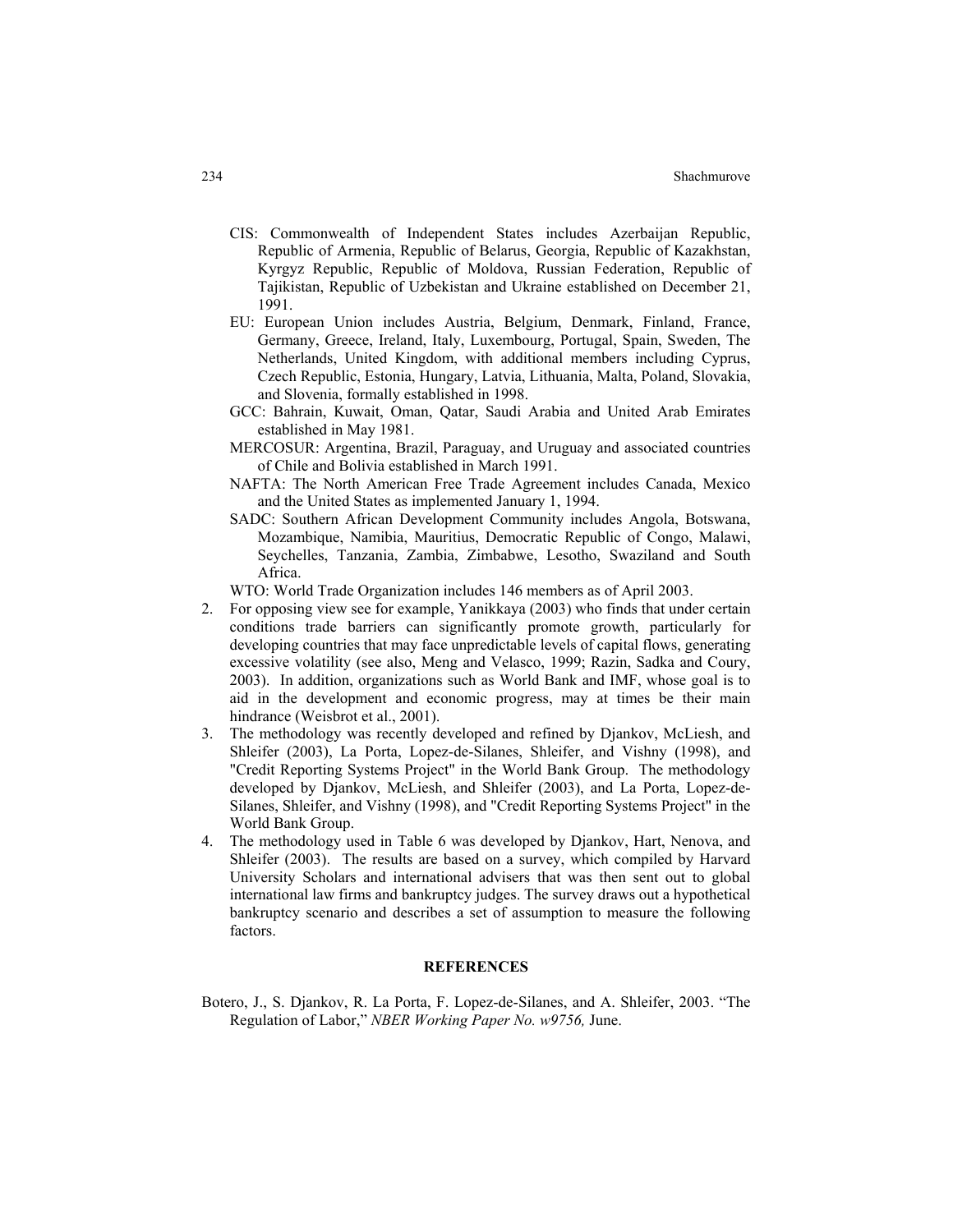- Dinmore, G. and R. Khalaf, 2004. "US Offers Scaled-Back Version of Mideast Initiative Draft Plan," *Financial Times*, April 26, p.5.
- Djankov, S., 2001. "The Regulation of Entry" *CEPR Discussion Paper: 2953*, September.
- Djankov, S., O. Hart, T. Nenova, and A. Shleifer, 2003. "Efficiency in Bankruptcy," *Working Paper*, Department of Economics, Harvard University, July.
- Djankov S., R. La Porta, F. Lopez-de-Silanes, and A. Shleifer, 2003. "The Practice of Justice," Quarterly *Journal of Economics*, May.
- Djankov, S., C. McLiesh, and A. Shleifer, 2003. "Remedies in Credit Markets," W*orking Paper*, Department of Economics, Harvard University, July.
- Dollar, D. and A. Kraay, 2000. "Growth is good for the poor," *Development Research Group Preliminary Paper,* World Bank, Washington, March.
- Galindo, A. and M. Miller, 2001. "Can Credit Registries Reduce Credit Constraints? Empirical Evidence on the Role of Credit Registries in Firm Investment Decisions," '*Towards Competitiveness: The Institutional Path' Seminar,*  [<http://www.iadb.org/res/publications/pubfiles/pubS-143.pdf>](http://www.iadb.org/res/publications/pubfiles/pubS-143.pdf)*.*
- Holland, S., 2004. "Bush: U.S. Troops Face Serious Challenges in Iraq," Reuters, May 1 <http://www.reuters.com/newsArticle.jhtml?type=topNews&storyID=5007297>.
- "IMF: Improved Middle East Economy Threatened by Geopolitical Uncertainties," 2004. *Al-Bawaba News*, April 22, Factiva. Dow Jones & Reuters, <http://global.factiva.com/en/eSrch/ss\_hl.asp>.
- Jappelli, T. and M. Pagano, 2000. ["Information Sharing in Credit Markets: a Survey,](http://rru.worldbank.org/LogAndOpen.aspx?DocumentID=1200&URL=http://www.dise.unisa.it/WP/wp36.pdf)" *CSEF Working Paper No. 36*, University of Salerno
- La Porta, R., F.Lopez-de-Silanes, A. Shleifer, and R. Vishny, 1998. "[Law and Finance,](http://rru.worldbank.org/LogAndOpen.aspx?DocumentID=1245&URL=http://post.economics.harvard.edu/faculty/shleifer/papers/lawandfinance.pdf)" *Journal of Political Economy*, 106, pp. 1113-55.
- McChesney, F. S., 1987. "Rent Extraction and Rent Creation in the Economic Theory of Regulation," *Journal of Legal Studies*, vol. 16, pp. 101-118.
- Meng, Q. and A. Velasco, 1999. "Can Capital Mobility be Destabilizing" *NBER Working Paper #7263* July.
- Miles, [M.,](http://www.amazon.com/exec/obidos/search-handle-url/index=books&field-author=Miles%2C Marc/102-2998802-4068139) [E. Feulner,](http://www.amazon.com/exec/obidos/search-handle-url/index=books&field-author=Feulner%2C Edwin J./102-2998802-4068139) [M. O'Grady](http://www.amazon.com/exec/obidos/search-handle-url/index=books&field-author=O%27Grady%2C Mary Anastasia/102-2998802-4068139), [A. Eiras,](http://www.amazon.com/exec/obidos/search-handle-url/index=books&field-author=Eiras%2C Ana Isabel/102-2998802-4068139) and [A. Schavey](http://www.amazon.com/exec/obidos/search-handle-url/index=books&field-author=Schavey%2C Aaron/102-2998802-4068139), 2004. Index of Economic Freedom (Washington, D.C.: The Heritage Foundation & Dow Jones & Company, Inc.) available at *www.heritage.org/index*.
- Razin, A., E. Sadka and T. Coury, 2003. "Trade Openness, Investment Instability and Terms-of-Trade Volatility," *Journal of International Economics*, vol. 61, no. 2, December, pp. 285-306.
- The Economist Intelligence Unit, 2004A. "Hamasistan?" *ViewsWire Middle East*, April 20.
- The Economist Intelligence Unit, 2004B. "Reconstruction Roadshows," *ViewsWire Middle East*, April 26.
- The World Bank Group, 2003. *Doing Business*, [<http://rru.worldbank.org/doingbusiness/default.aspx](http://rru.worldbank.org/doingbusiness/default.aspx)>.
- Yanikkaya, H., 2003. "Trade Openness and Economic Growth: A Cross-Country Empirical Investigation," *Journal of Development Economics*, vol. 72, no. 1, October, pp. 57-89.